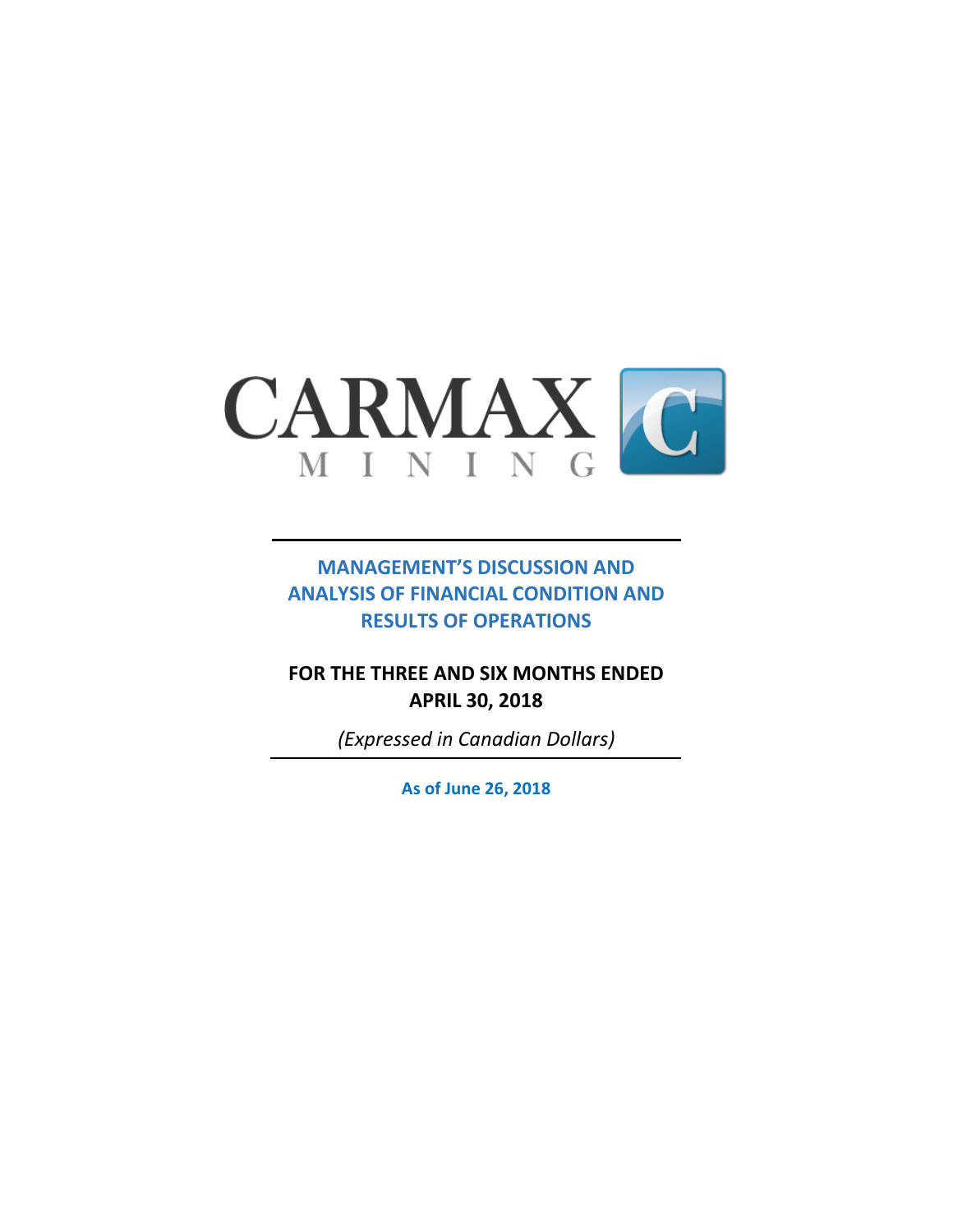## **CONTENTS**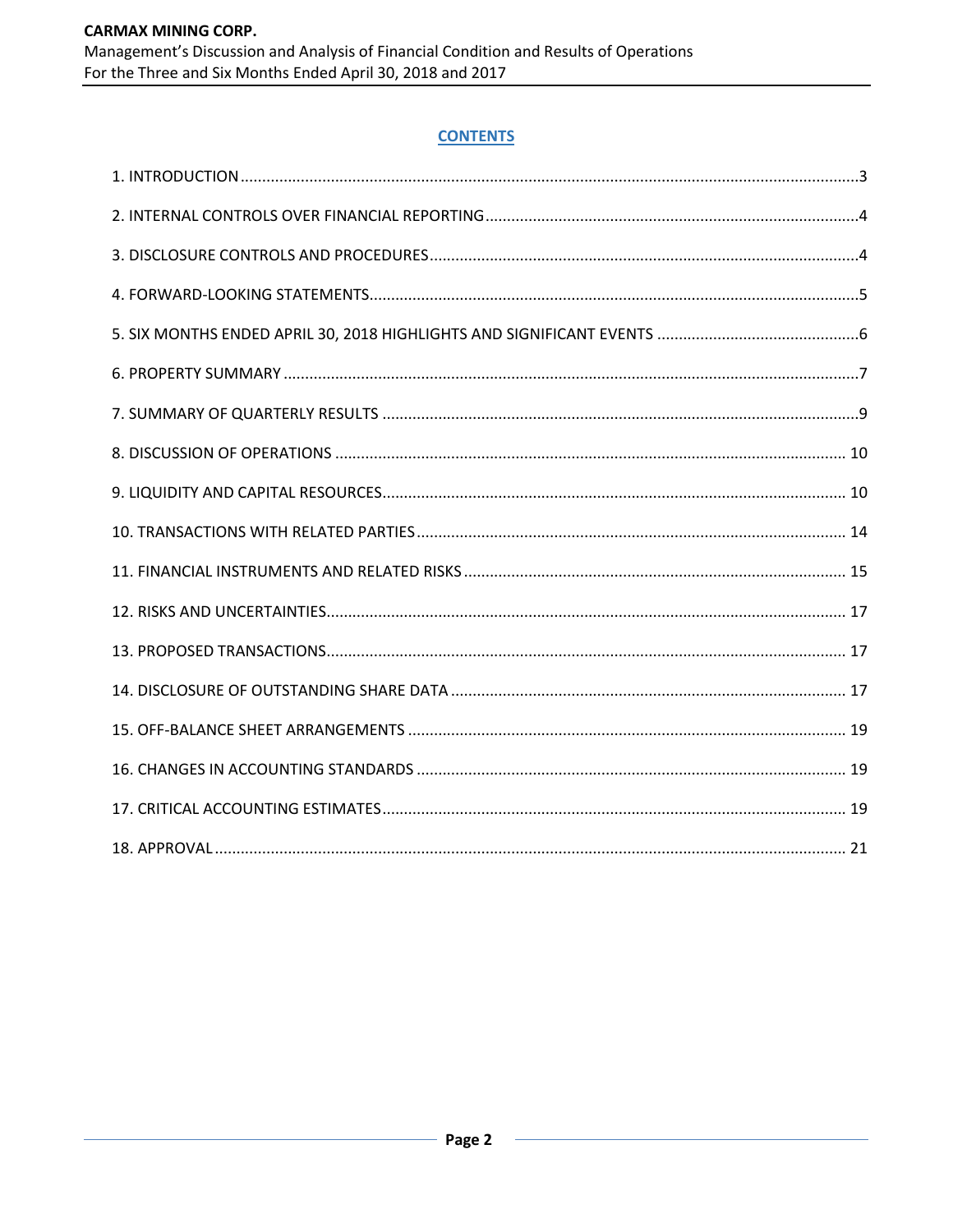## **1. INTRODUCTION**

This Management's Discussion and Analysis ("**MD&A**") of Carmax Mining Corp. (referred to as "**Carmax**", the "**Company**", "**us**" or "**our**") provides analysis of the Company's financial results for the three and six months ended April 30, 2018. The following information should be read in conjunction with the accompanying audited annual financial statements for the year ended October 31, 2017, and the notes to those financial statements, prepared in accordance with IAS 34 under International Financial Reporting Standards ("**IFRS**"), as issued by the International Accounting Standards Board. Please also refer to the tables starting on page 8 of this MD&A which compares certain financial results for the three and six months ended April 30, 2018 and 2017. Financial information contained herein is expressed in Canadian dollars, unless otherwise stated. All information in this MD&A is current as of June 26, 2018 unless otherwise indicated. This MD&A is intended to supplement and complement Carmax's unaudited condensed interim financial statements for the three and six months ended April 30, 2018 and the notes thereto. Readers are cautioned that this MD&A contains "*forward-looking statements*" and that actual events may vary from management's expectations. This MD&A was reviewed, approved and authorized for issue by the Company's Audit Committee, on behalf of the Board of Directors, on June 26, 2018.

## **Description of Business**

Carmax is a public company incorporated in British Columbia, under the "*Canadian Business Corporation Act*" and its common shares are listed on the TSX Venture Exchange (the "**TSX-V**"); under the trading symbol "**CUX.V**". The Company maintains its head office at 142-1146 Pacific Blvd., Vancouver, British Columbia, Canada, V6Z 2X7.

The Company's principal business activity is the exploration of the Eaglehead Copper Project, located in the Liard Mining Division in northern British Columbia.

On April 30, 2018 and June 26, 2018, the Company had (i) 73,871,266 common shares issued and outstanding; (ii) 23,000,000 share purchase warrants to acquire common shares outstanding and (iii) 2,350,000 options to acquire common shares outstanding.

| <b>Head Office</b>                                                                                                                                                                                                                 | <b>Share Information</b>            | <b>Investor Information</b>                                                                                                                                                             |
|------------------------------------------------------------------------------------------------------------------------------------------------------------------------------------------------------------------------------------|-------------------------------------|-----------------------------------------------------------------------------------------------------------------------------------------------------------------------------------------|
| # 142 - 1146 Pacific Blvd.<br>Our common shares are listed for<br>trading on the TSX-V under the symbol<br>Vancouver, BC V6Z 2X7<br>"CUX.V".<br>Canada<br>Tel: +1-604-620-7737                                                     |                                     | Financial reports, news releases and<br>information<br>corporate<br>be<br>can<br>website<br>accessed<br>on<br>our<br>at<br>www.carmaxmining.com<br>and<br>on.<br>SEDAR at www.sedar.com |
| <b>Registered Office</b>                                                                                                                                                                                                           | <b>Transfer Agent and Registrar</b> | <b>Contact Information</b>                                                                                                                                                              |
| #217-179 Davie Street<br>Computershare Investor Services Inc.<br>3 <sup>rd</sup><br>Burrard<br>Vancouver, BC V6Z 2Y1<br>510<br>Street<br>Floor.<br>Vancouver, BC V6C 3B9<br>Canada<br>Tel: +1-604-669-3233<br>Tel: +1-604-661-9400 |                                     | Investors: Daniel Camaano<br>Media requests and queries:<br>Tel: +1-604-620-7737<br>dlcaamano@gmail.com                                                                                 |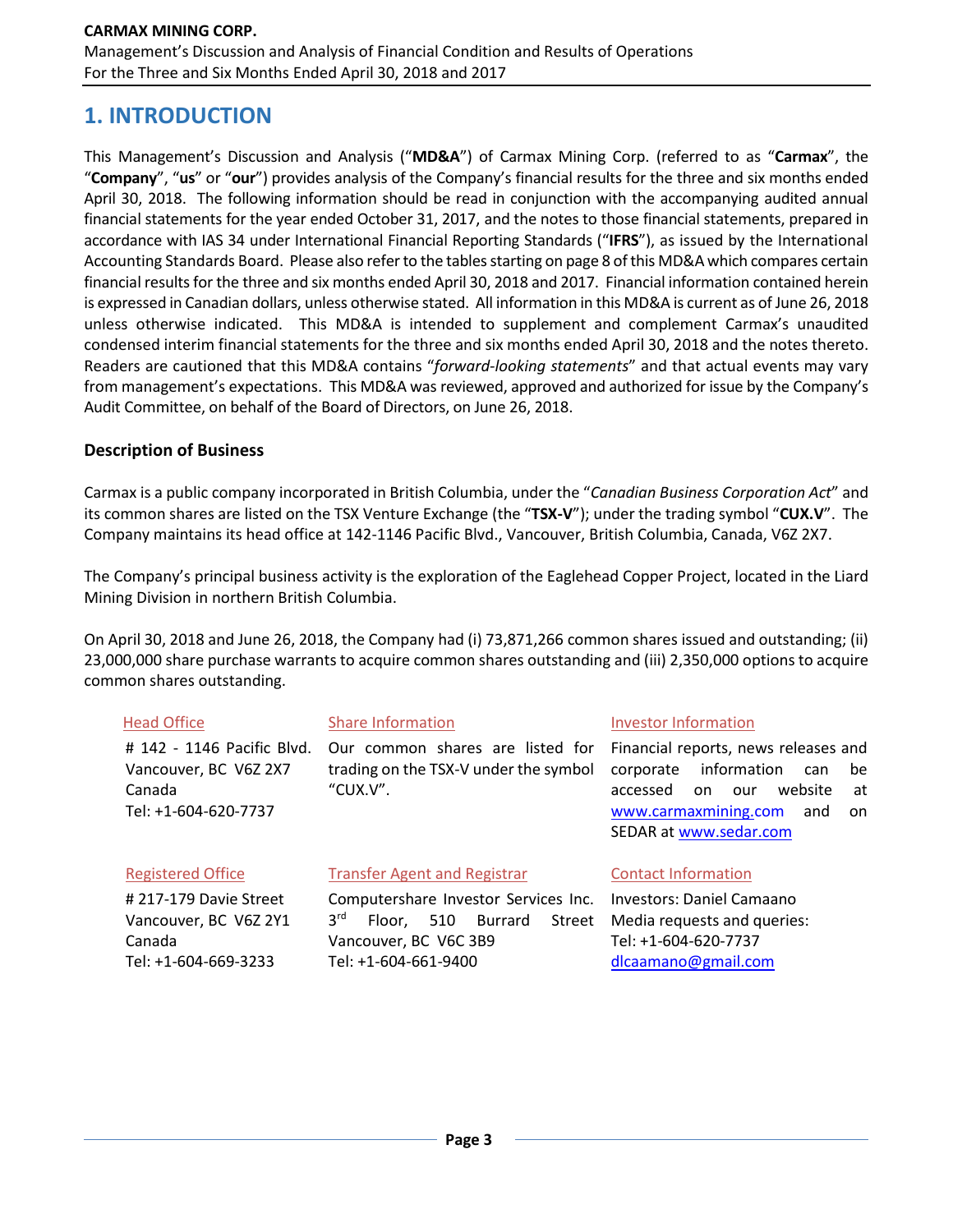## **CARMAX MINING CORP.** Management's Discussion and Analysis of Financial Condition and Results of Operations For the Three and Six Months Ended April 30, 2018 and 2017

As at the date of this MD&A, Carmax Mining's directors and officers are as follows:

| <b>Directors</b>                                                                               | <b>Officers and Position</b>                                                                                                             |
|------------------------------------------------------------------------------------------------|------------------------------------------------------------------------------------------------------------------------------------------|
| Elmer Stewart (Chairman)<br>Jevin Werbes<br>Chris Healey<br>J. Michael Smith<br>Hrayr Agnerian | Jevin Werbes, President and Chief Executive Officer<br>Braden Jensen, Chief Financial Officer<br>Cam Grundstrom, Chief Operating Officer |
| <b>Audit Committee</b>                                                                         | <b>Compensation Committee</b>                                                                                                            |
| J. Michael Smith (Chairman)<br>Elmer Stewart<br>Chris Healey<br>Jevin Werbes (Non-Independent) | Chris Healey<br>J. Michael Smith<br>Jevin Werbes                                                                                         |

## **Qualified Person**

Mr. Elmer B. Stewart, MSc. P. Geol., Director of the Company, is the Qualified Person as defined under NI 43-101 *Standards of Disclosure for Mineral Projects* ("**NI 43-101**") who has reviewed and approved all technical and scientific disclosure contained in this MD&A regarding the Company's mineral properties.

## **2. INTERNAL CONTROLS OVER FINANCIAL REPORTING**

The Company's management is responsible for the preparation and integrity of the Company's financial statements, including the maintenance of appropriate information systems, procedures and internal controls to ensure that information used internally or disclosed externally, including the financial statements and MD&A, is complete and reliable and prepared in accordance with IFRS. The Company's Board follows recommended corporate governance guidelines for public companies to ensure transparency and accountability to shareholders. The Audit Committee meets with management and the Company's external auditor to review the financial statements and the MD&A, as well as to discuss other financial, operating and internal control matters.

During the six months ended April 30, 2018, no significant changes have occurred that have materially affected, or are reasonably likely to materially affect, the Company's internal controls over financial reporting.

Any system of internal control over financial reporting, no matter how well designed, has inherent limitations. Therefore, even those systems determined to be effective can provide only reasonable assurance with respect to financial preparation and presentation.

## **3. DISCLOSURE CONTROLS AND PROCEDURES**

The Company's management is also responsible for the design and effectiveness of disclosure controls and procedures that are intended to provide reasonable assurance that material information related to the Company, is made known to the Company's certifying officers. Management, including the Chief Executive Officer and the Chief Financial Officer of the Company, have evaluated the effectiveness of the design and operation of the Company's disclosure controls and procedures as at April 30, 2018. There have been no changes in the Company's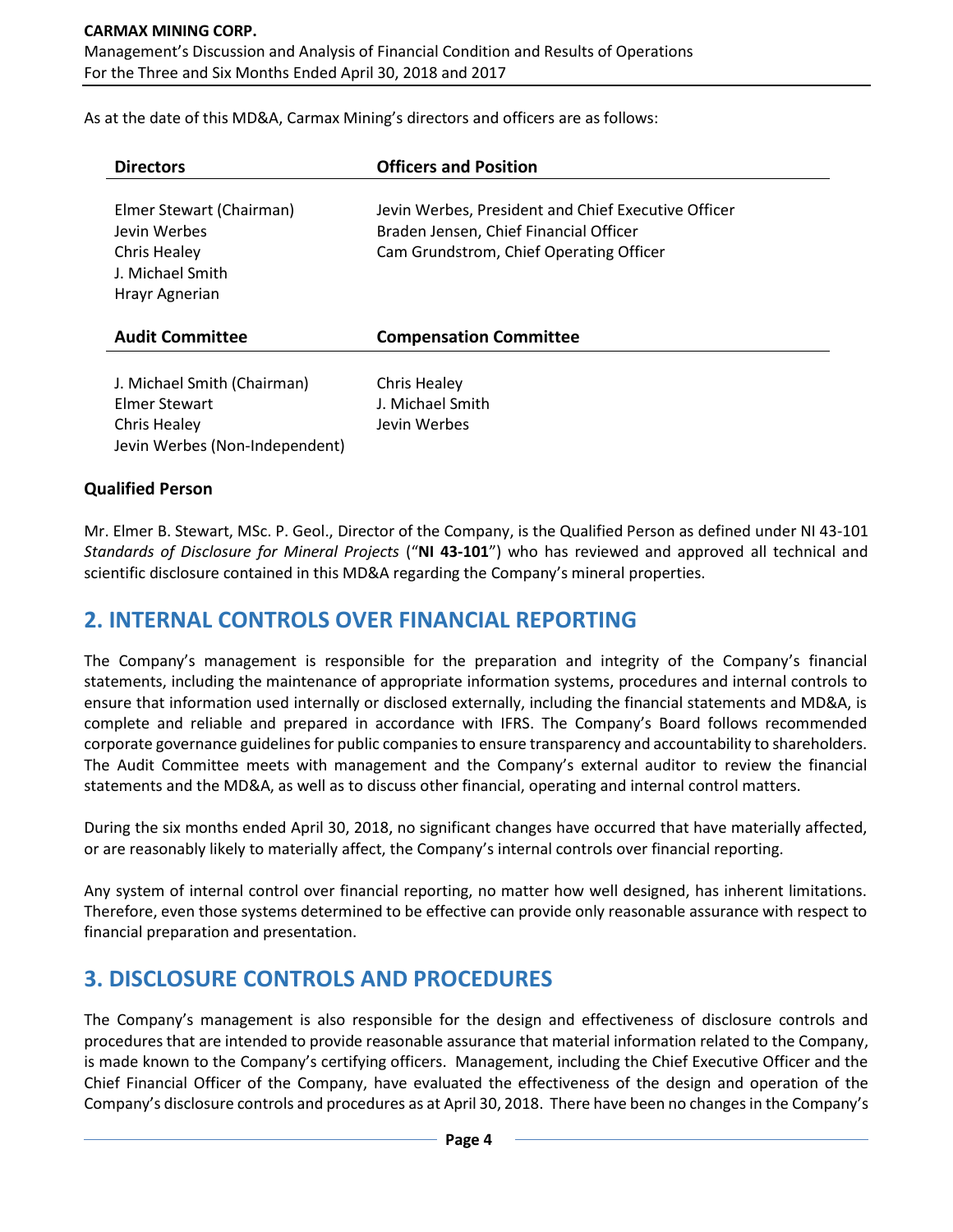disclosure controls and procedures during the six months ended April 30, 2018 that have materially affected, or are reasonably likely to materially affect, the Company's disclosure controls and Procedures. Based on this evaluation, management has concluded that the Company's disclosure controls and procedures were effective as at April 30, 2018.

# **4. FORWARD-LOOKING STATEMENTS**

Certain statements contained in this MD&A constitute "*forward-looking statements*" within the meaning of Canadian securities legislation. These forward-looking statements are made as of the date of this MD&A and the Company does not undertake to update any forward-looking statement that may be made from time to time by the Company or on its behalf, except in accordance with applicable laws.

Forward-looking statements relate to future events or future performance and reflect management's expectations or beliefs regarding future events and include, but are not limited to, statements with respect to the estimation of mineral reserves and resources, the realization of mineral resource and mineral reserve estimates, the timing and amount of estimated future production, costs of production, capital expenditures, success of mining operations, environmental risks, unanticipated reclamation expenses, title disputes or claims and limitations on insurance coverage. **Readers are cautioned that mineral resources that are not mineral reserves do not have demonstrated economic viability.**

Except for statements of historical fact relating to the Company, certain information contained herein constitutes forward-looking statements. The words "may", "will", "continue", "could", "should", "would", "suspect", "outlook", "believes", "plan", "anticipates", "estimate", "expects", "intends" and words and expressions of similar import are intended to identify forward-looking statements.

Forward-looking statements include, without limitation, information concerning possible or assumed future results of the Company's operations. These statements are not historical facts and only represent the Company's current beliefs as well as assumptions made by and information currently available to the Company concerning anticipated financial performance, business prospects, strategies, regulatory developments, development plans, exploration and development activities and commitments and future opportunities. Although management considers those assumptions to be reasonable based on information currently available to them, they may prove to be incorrect.

These statements are not guarantees of future performance and involve assumptions and risks and uncertainties that are difficult to predict. Therefore, actual results may differ materially from what is expressed, implied or forecasted in such forward-looking statements.

By their very nature, forward looking statements involve a number of known and unknown risks, uncertainties and other factors which may cause the actual results, performance, or achievements of the Company to be materially different from any future results, performance, or achievements expressed or implied by such forwardlooking statements. Readers are cautioned not to place undue reliance on these forward-looking statements, and readers are advised to consider such forward-looking statements considering the risk factors set forth below and as further detailed in the "*Risks and Uncertainties*" section of this MD&A.

These risk factors include, but are not limited to, fluctuation in metal prices which are affected by numerous factors such as global supply and demand, inflation or deflation, global political and economic conditions; the Company's need for access to additional capital to explore and develop its projects; the risks inherent in the exploration for and development of minerals including the risks of estimating the quantities and qualities of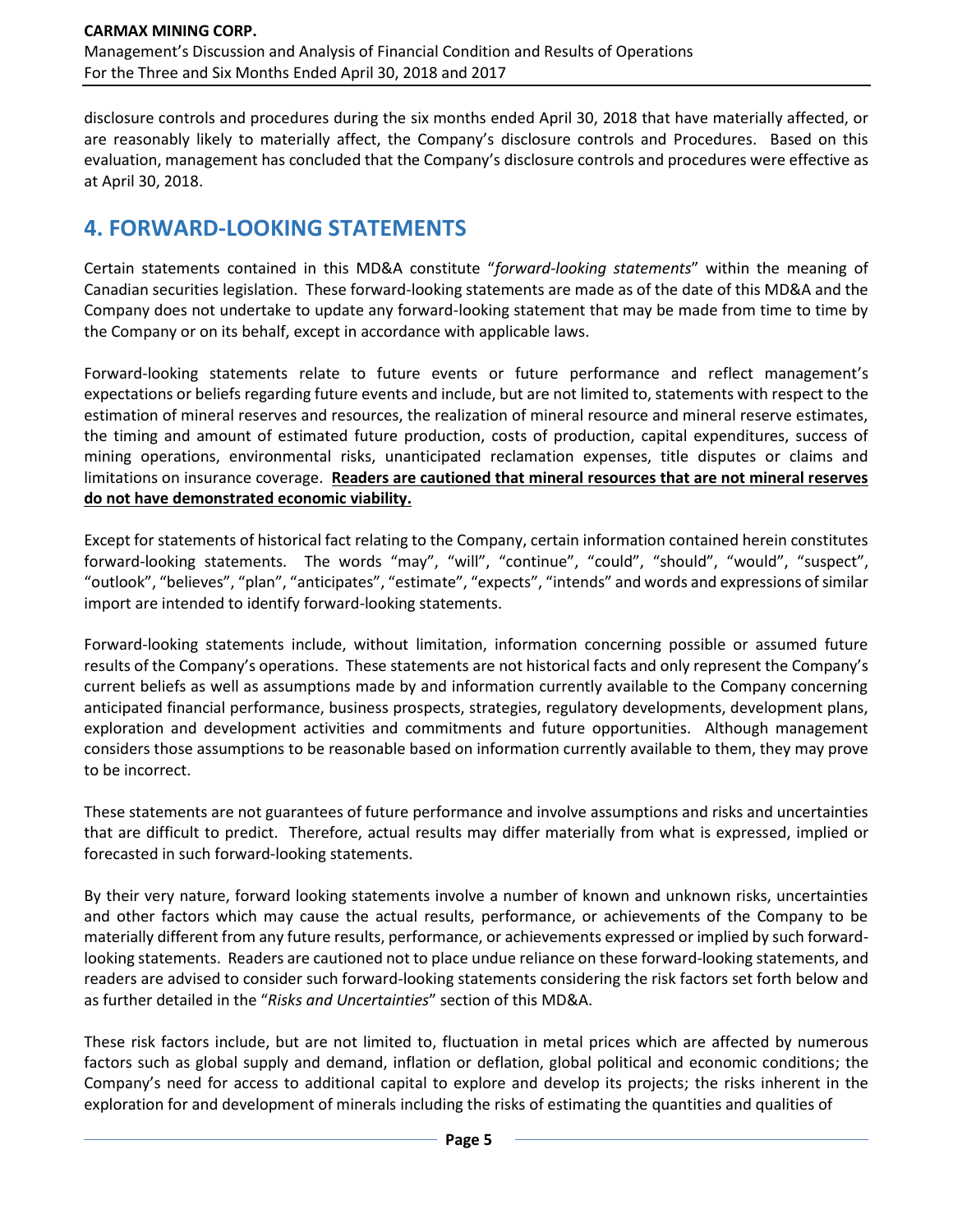minerals, operating parameters and costs, receiving project permits and approvals, successful construction of mining and processing facilities, and uncertainty of ultimate profitability of mining operations; risks of litigation and other risks. The Company cautions that the foregoing list of factors that may affect future results is not exhaustive. When relying on any forward-looking statements in this MD&A to make decisions with respect to the Company, investors and others should carefully consider the risk factors set out in this MD&A and other uncertainties and potential events.

# **5. SIX MONTHS ENDED APRIL 30, 2018 HIGHLIGHTS AND SIGNIFICANT EVENTS**

- On February 12, 2018, the Company provided the results of the compilation of historical and current exploration data for its Eaglehead porphyry copper project. The compilation showed that in addition to the multiple zones of porphyry style mineralization located to date, two previously unexplored large exploration targets were defined, and that the mineralization has a similar age to other large porphyry copper deposits in British Columbia. The compilation concluded that based on the geophysical signature, several the zones of mineralization could be connected and that a significantly larger portion of the Eaglehead intrusion has the potential to host increased porphyry copper style mineralization than previously thought.
- On March 1, 2018, the Company's Corporate Secretary, resigned to pursue other opportunities.
- On March 22, 2018, Carmax announced their intention of making a non-brokered private placement of up to 18,750,000 units at a price of \$0.08 per unit for gross proceeds of \$1,500,000. Each unit consists of one share and one share purchase warrant which allows the holder to purchase one additional share of the Carmax's capital stock at a price of \$0.12 per share for each warrant held with the warrants expiring two years from the date of the closing of the private placement.

The warrants will have an early acceleration provision wherein the warrants will become callable on 21 days' notice in the event the Company's shares trade at a price of \$0.25 per share or greater for a 30 day trading period after the four month hold period expires on the securities sold pursuant to the placement.

A finder's fee of cash commissions of up to 6% of the gross proceeds raised may be paid to eligible finders.

- On March 29, 2018, Carmax closed its previously announced private placement. The non-brokered private placement consisted of 18,750,000 units at a price of \$0.08 per unit for gross proceeds of \$1,500,000. Each unit consisted of one common share of the Company and one transferable share purchase warrant with one full warrant entitling the holder to purchase one additional common share of the Company at a price of \$0.12 for a period of two years following the date of closing.
- On April 19, 2018, Carmax announce the appointment of Mr. Cam B. Grundstrom to the position of Chief Operating Officer. Mr. Grundstrom, (B.Sc. Eng.), is a mining engineer with 36 years of operating and development experience in key management positions in large mining projects in Canada, USA, and overseas. Most recently, Mr. Grundstrom served as Vice President of Operations with Copper Fox Metals Inc.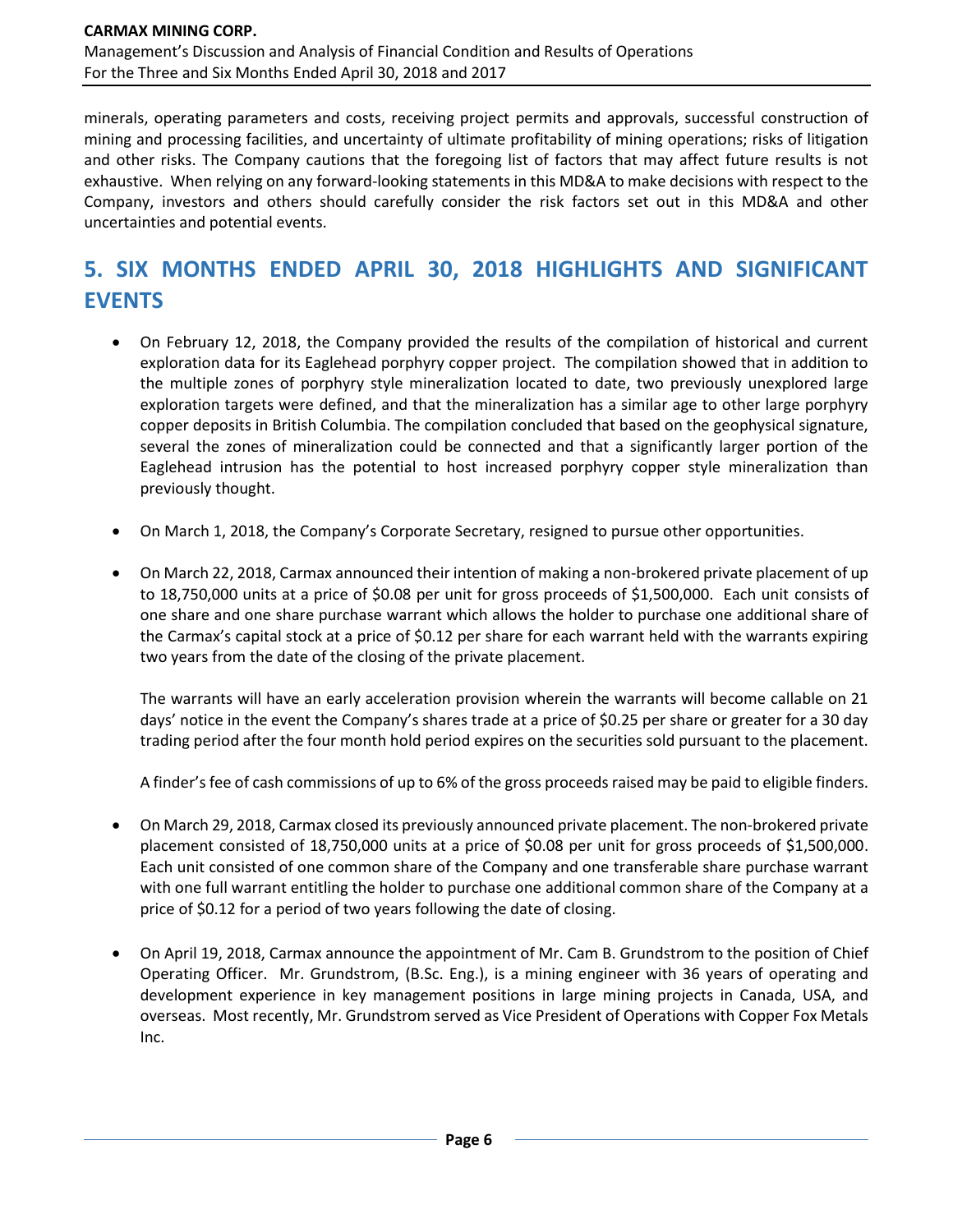*Subsequent to the Period End:*

• On May 8, 2018, Carmax acquired additional mineral tenures located contiguous to its 100% owned Eaglehead project.

Highlights of the transaction were:

- $\circ$  Approximately 2,400 ha in 3 mineral tenures located contiguous to the northern boundary of the Eaglehead project,
- o Purchase price consisted of \$15,000 and 3,900,000 shares of Carmax,
- $\circ$  The vendor will retain a 2% NSR on production from the project;
- o Carmax retains the right to re-purchase up to 1.5% of the 2% NSR for a purchase price of \$1,000,000.
- On June 1, 2018, Carmax announce that at the annual meeting of the Company held May 31, 2018, shareholders of Carmax approved a special resolution authorizing the Company to change its name to "*District Copper Corp.*" subject to Exchange approval. The effective date of the name change remains to be established after the consent of the TSX Venture Exchange is received.

## **6. PROPERTY SUMMARY**

## **Eaglehead Property**

The Eaglehead copper-molybdenum-gold property is an intrusion hosted, intermediate stage exploration project that covers 13,540 Ha. located in the Liard Mining District in northern British Columbia, approximately 40 kilometers east of Dease Lake.

In 2012, Roscoe Postle Associates Inc. prepared a National an NI 43-101 Technical Report on the Eaglehead property which included a Mineral Resources estimate on the East and Bornite zones located within the property. The Technical Report prepared by B. McDonough, P. Geo. and D. Rennie, P. Eng. as Qualified Persons was filed on SEDAR on June 29, 2012 (see news release dated July 4, 2012). The Inferred Mineral Resource estimate totals 102.5 million tonnes at an average grade of 0.29% Cu, 0.010% Mo, and 0.08 g/t Au. The resources were estimated at a cut-off grade of 0.16% copper equivalent.

**The reader is cautioned that a significant amount of work has been completed on the Eaglehead project since the date of the Technical Report including geophysical surveys, metallurgical studies and re-logging and resampling and sampling of a significant number of historical drill holes. Several of the input parameters used in the Technical Report have changed. The resource estimation and conclusions of the Technical Report may not be realized.** 

Activities completed during Q2 2018 consisted of compilation of current and historical exploration data, logistical preparation of a proposed exploration program for 2018 and finalizing the permitting process to obtain an Amended Mines Act permit. The completion of the proposed exploration program is subject to financing.

During the latter portion of 2017 and in early 2018, compilation of the historical and current exploration results for the Eaglehead project identified several regional scale alteration features which suggests that the Eaglehead project is located within an emerging porphyry copper district in northern British Columbia.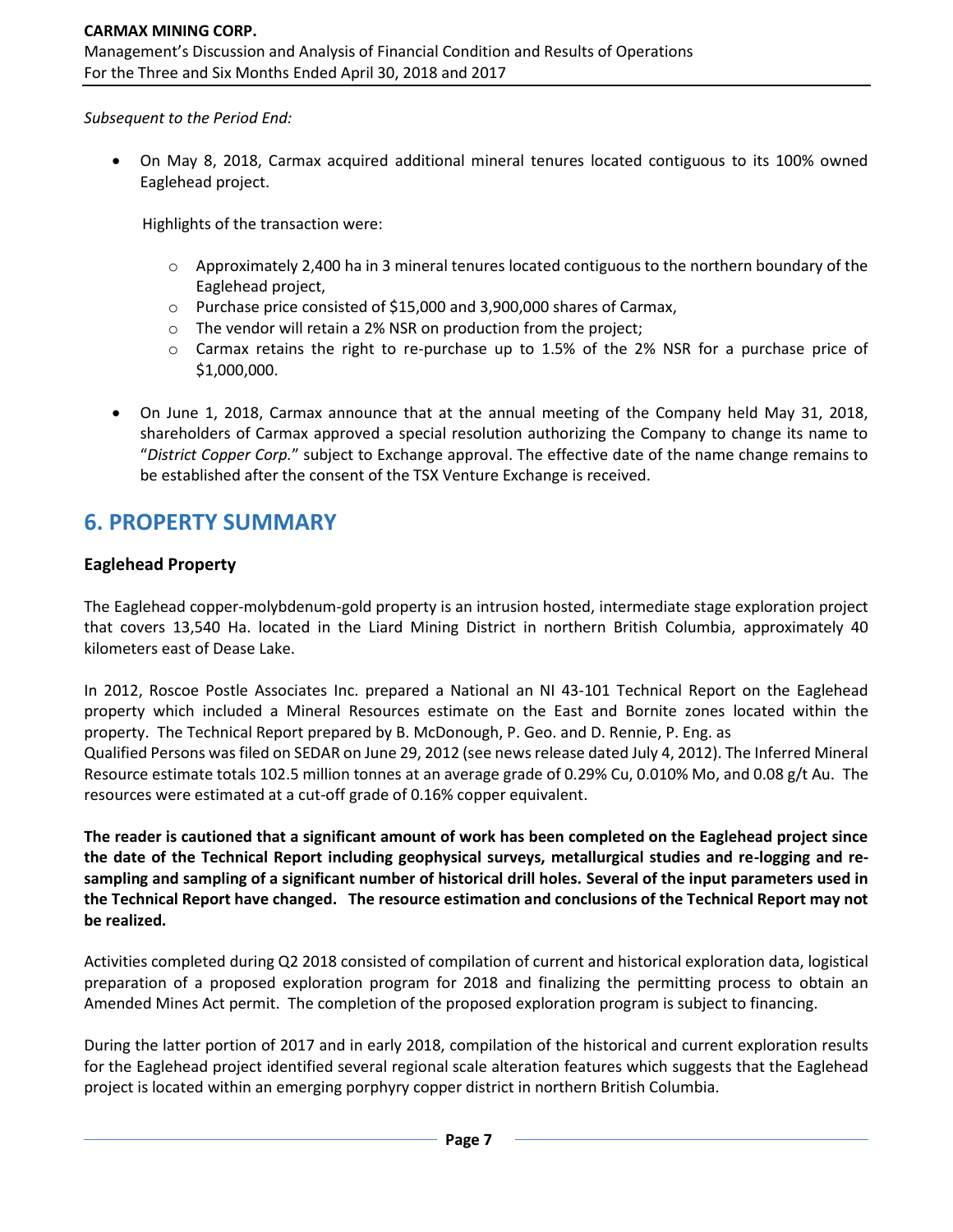The characteristics that supports the presence of a porphyry district within the Eaglehead area are:

- A significant portion of the Eaglehead intrusion exhibits coincident strong potassic and magnetite destructive alteration "footprints" (measured in terms of kilometers),
- Five zones of porphyry copper style mineralization, all of which are open to expansion,
- Two large, previously untested exploration (mineralization in outcrop/cu-Mo in soil geochemical anomaly) targets,
- A 6,000 m long by 900 m wide open ended positive chargeability anomaly (+ 10 millirad), a large portion of which has not been drill tested;
- The mineralized zones, exploration targets and the large chargeability anomaly are located with a mineralized corridor that is approximately 1.5 kms wide by 8.0 kms long, and the age of the mineralization at Eaglehead (194.2 +/- 0.9 Ma. Re-Os determination on molybdenite) and is of similar age as the porphyry copper mineralization in the Highland Valley district another intrusion related porphyry copper districts located in central British Columbia.

The proposed 2018 drill program will consist of two phases and is estimated to cost approximately \$750,000. Phase 1 consists of re-logging 19 historical drill holes, updating the project data base, engineering level surveying of drill hole collars and mapping and sampling of the large exploration target located north of the Pass and Camp zones. This phase of the 2018 exploration program is expected to commence before the end of June. On compilation of the phase 1 data, the selection of drill targets will commence and focus on exploring for new deposits and expanding the mineral resources in the East and Bornite zones. Details of the proposed Phase 2 activities will be announced when finalized.

#### **2018 Exploration Program**

The objective of the 2018 program is to assess and expand the resource potential of the Eaglehead project. The 2017 compilation work identified a number of drilling targets that could be included in Phase 2 of the 2018 exploration program. A brief overview of the drilling targets identified in 2017 is set out below.

Drilling on the Bornite and the East zones to expand the resource in each zone.

The area between the Bornite and East zones has not been tested by drilling. This 500m long zone exhibits the same chargeability signature as the East and Bornite zones. This is a high priority target.

Drill testing of the Camp zone to verify the copper mineralization reported in historical drill holes completed in the early 1970's. This zone of copper mineralization (with minor concentrations of molybdenum, gold and silver) has a strike length of approximately 800m, a width of up to 400m and to a maximum depth of approximately 230m below surface. The compilation suggest that the mineralization is open in three directions. Based on the historical analytical data, the weighted average grades for mineralized intervals in this zone ranges from 0.17% – 0.96% Cu over intervals ranging from 1.5 - 71.0 meters in core length.

This exploration target covers an area of approximately 3 kms by 2 kms located north of the Pass and Camp zones and exhibits coincident copper mineralization in outcrop; a copper and molybdenum in soil geochemical anomaly and a chargeability anomaly (+10 millirad). This drill hole will provide information on the depth extent of the surface mineralization and the significance of the soil geochemical and chargeability anomalies.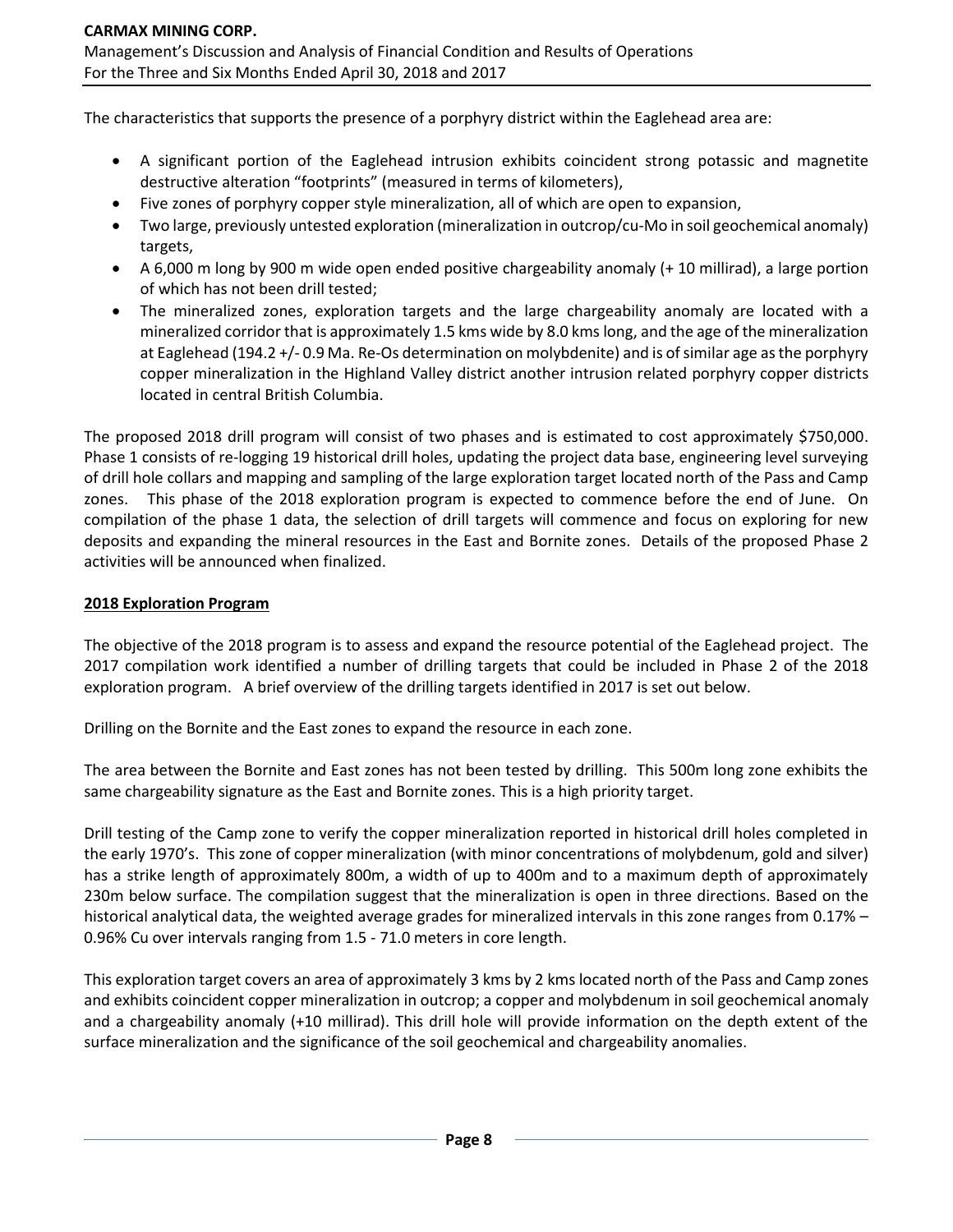## *Mapping*

Detailed mapping and sampling of the Eaglehead intrusive located north of the East, Bornite, Pass and Camp zones is planned. Airborne magnetic and radiometric surveys have outlined a large portion of the Eaglehead intrusive that exhibits magnetite destructive (approximately 12 kms long by 5 kms wide) and coincident strong potassic alteration (approximately 8 kms long by 2 km wide) signatures. Included within these alteration signatures is a significant portion of a 10 kms long coincident copper (> 80 ppm) and molybdenum (> 2 ppm) in soil geochemical anomaly and a 3 km by 2 km area containing numerous outcrops and sub-crop with copper +/- molybdenum-goldsilver mineralization. A significant portion of the soil geochemical anomaly is underlain by a positive chargeability signature (+10 millirad).

## *Other Activities*

These activities include completing an engineering level survey to accurately locate the collar and elevation of the drill holes on the project. This information is required if additional resource estimations are to be undertaken in the future. Preliminary fish, wildlife and water quality monitoring are also planned to establish a baseline for these activities going forward. A preliminary archeological survey is planned to ensure exploration activities do not overlap with historical artifacts that could indicate a traditional or cultural significance of the area to First Nations Groups.

The Amended Mines Act permit required to conduct the proposed 2018 exploration activities has been received from the Ministry of Energy and Mines for the Province of British Columbia. Pursuant to the receipt of the Amended Mines Act permit, Carmax was required to increase its reclamation bonding for the Eaglehead project by an additional \$32,000, bringing the total reclamation bond held by the Province of British Columbia to \$212,000.

# **7. SUMMARY OF QUARTERLY RESULTS**

|                                                            | April 30, 2018 |         |                | January 31, 2018 | October 31, 2017 |         |                | July 31, 2017 |
|------------------------------------------------------------|----------------|---------|----------------|------------------|------------------|---------|----------------|---------------|
|                                                            | 3 Months Ended |         | 3 Months Ended |                  | 3 Months Ended   |         | 3 Months Ended |               |
| Loss before non-operating items and taxes                  |                | 272.207 |                | 77.007           |                  | 103,611 |                | 50,959        |
| Net loss                                                   |                | 271,988 |                | 76,623           |                  | 103,599 |                | 50,716        |
| Net Loss per common share, basic and diluted               |                | 0.00    |                | 0.00             |                  | 0.00    |                | 0.00          |
| Comprehensive loss                                         |                | 271.988 |                | 76,623           |                  | 85.099  |                | 50,716        |
| Net Comprehensive loss per common share, basic and diluted |                | 0.00    |                | 0.00             |                  | 0.00    |                | 0.00          |
|                                                            |                |         |                |                  |                  |         |                |               |

The quarterly results are as follows:

|                                                            | April 30, 2017 | January 31, 2017 | October 31, 2016 | July 31, 2016  |
|------------------------------------------------------------|----------------|------------------|------------------|----------------|
|                                                            | 3 Months Ended | 3 Months Ended   | 3 Months Ended   | 3 Months Ended |
| Loss before non-operating items and taxes                  | 80,351         | 35,285           | 59,735           | 66,355         |
| Net loss                                                   | 99,202         | 34,469           | 54,833           | 64,901         |
| Net Loss per common share, basic and diluted               | 0.00           | 0.00             | 0.00             | 0.00           |
| Comprehensive loss                                         | 99,202         | 34,469           | 51,333           | 64,901         |
| Net Comprehensive loss per common share, basic and diluted | 0.00           | 0.00             | 0.00             | 0.00           |

The Company's quarterly operating expenses increased by \$195,200 in Q2 2018 compared to Q1 2018 due to an increase in consulting fees.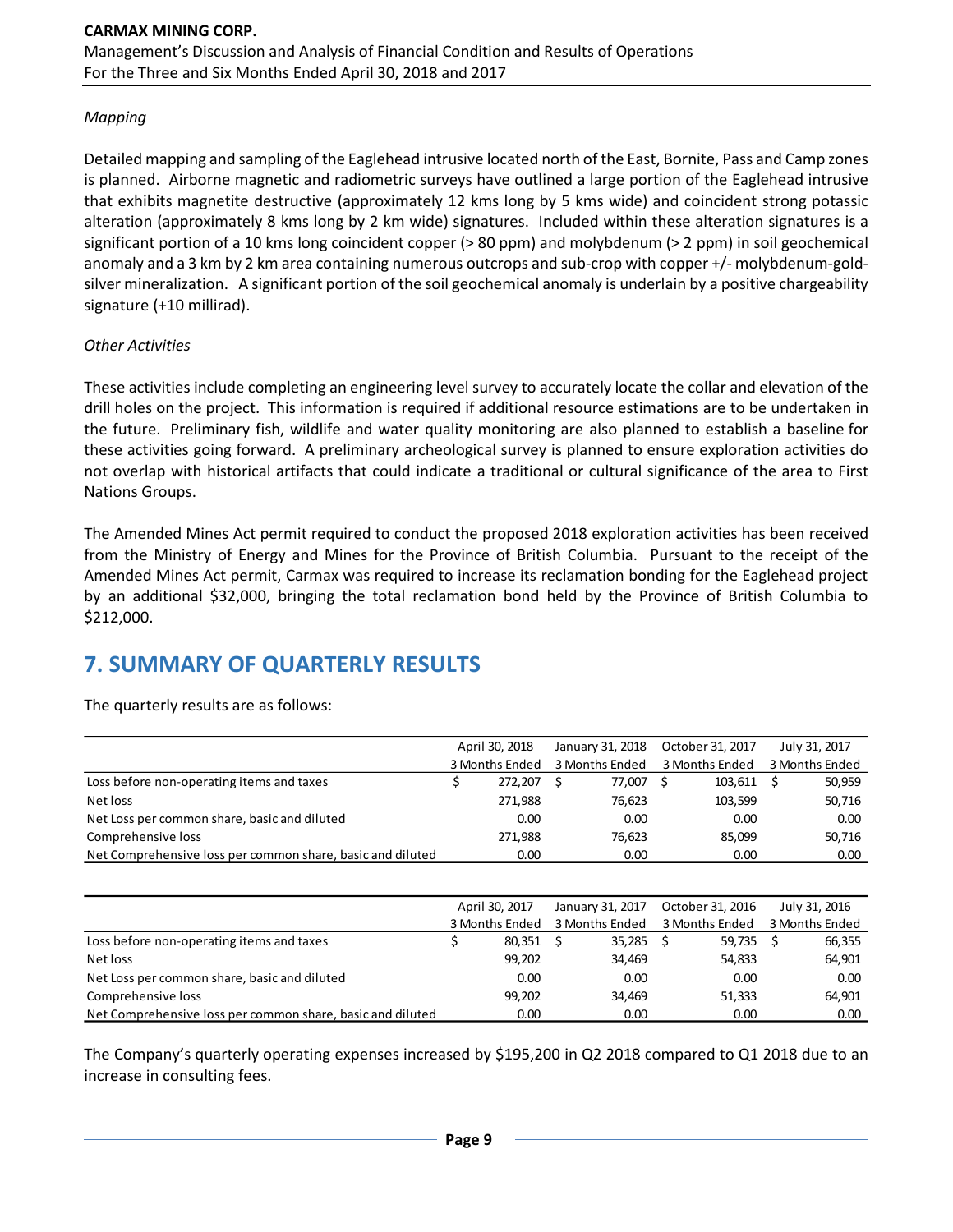# **8. DISCUSSION OF OPERATIONS**

## **Three months ended April 30, 2018 compared to three months ended April 30, 2017**

For the three months ended April 30, 2018, the Company recorded a comprehensive loss of \$271,988 or \$0.00 per share compared to a comprehensive loss of \$99,202 or \$0.00 per share in the comparable three months ended April 30, 2017. The increase in comprehensive loss of \$172,786 is due to an increase in consulting fees.

|                                                     | <b>Three Months Ended</b><br>April 30, 2018 | <b>Three Months Ended</b><br>April 30, 2017 | <b>Discussion</b>                                                                                                                              |
|-----------------------------------------------------|---------------------------------------------|---------------------------------------------|------------------------------------------------------------------------------------------------------------------------------------------------|
| <b>Accretion</b>                                    | \$23                                        | \$23                                        | Accretion was unchanged.                                                                                                                       |
| <b>Consulting</b>                                   | \$236,417                                   | \$44,325                                    | Consulting increased by due to Carmax<br>hiring additional consultants to assist<br>with the Q2 2018 financing.                                |
| <b>Director Fees</b>                                | \$6,000                                     | \$Nil                                       | Directors' fees increased because of<br>there being no directors' fees in Q2<br>2017 due to a lack of cash within the<br>Company at that time. |
| <b>Office</b>                                       | \$5,409                                     | \$2,925                                     | Office expenses increased due to a lack<br>of activity and the Company conserving<br>cash in Q2 2017.                                          |
| <b>Professional Fees</b>                            | \$5,756                                     | \$19,047                                    | Professional fees, specifically<br>accounting fees, were higher in Q2 2017<br>due to the timing of the 2016 YE audit<br>bill.                  |
| <b>Promotion and</b><br><b>Entertainment</b>        | \$431                                       | \$268                                       | Promotion and entertainment remained<br>relatively unchanged.                                                                                  |
| Rent                                                | \$5,250                                     | \$3,750                                     | Rent increased due to an increase of<br>\$500 per month in rent, commencing<br>July 1, 2017.                                                   |
| Shareholder<br><b>Communications</b>                | \$2,856                                     | \$3,034                                     | Shareholder communications remained<br>relatively unchanged.                                                                                   |
| <b>Transfer Agent and</b><br><b>Regulatory Fees</b> | \$8,360                                     | \$6,979                                     | Transfer agent and regulatory fees<br>increased slightly due to additional<br>filings in Q2 2018 because of increased<br>Company activity.     |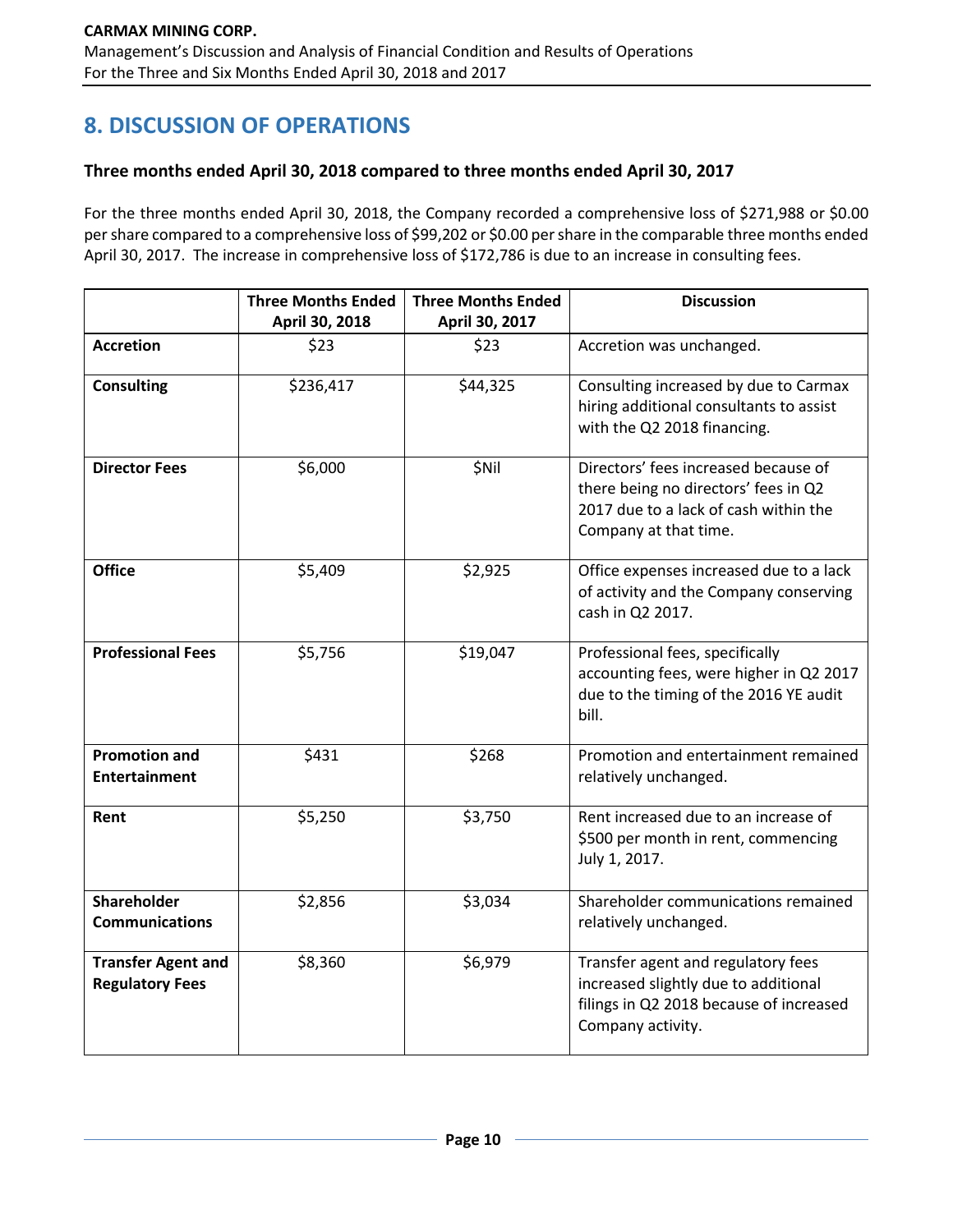## **CARMAX MINING CORP.**

Management's Discussion and Analysis of Financial Condition and Results of Operations For the Three and Six Months Ended April 30, 2018 and 2017

|                               | <b>Three Months Ended</b><br>April 30, 2018 | <b>Three Months Ended</b><br>April 30, 2017 | <b>Discussion</b>                                                                                                                              |
|-------------------------------|---------------------------------------------|---------------------------------------------|------------------------------------------------------------------------------------------------------------------------------------------------|
| <b>Travel</b>                 | \$1,705                                     | <b>SNII</b>                                 | Travel increased due to a lack of activity<br>and the Company conserving cash in Q2<br>2017.                                                   |
| <b>Interest Income</b>        | (\$219)                                     | (5149)                                      | Interest income increased due to a<br>larger GIC balance in Q2 2018.                                                                           |
| Loss on Sale of<br>Investment | <b>SNil</b>                                 | \$19,000                                    | The decrease in loss on sale of<br>investment is due to Carmax selling<br>100,000 shares of Alexandria Minerals<br>in February 2017 at a loss. |

## **Six months ended April 30, 2018 compared to six months ended April 30, 2017**

For the six months ended April 30, 2018, the Company recorded a comprehensive loss of \$348,611 or \$0.01 per share compared to a comprehensive loss of \$133,841 or \$0.00 per share in the comparable six months ended April 30, 2017. The increase in comprehensive loss of \$214,770 is due to an increase in consulting fees.

|                                              | <b>Six Months Ended</b><br>April 30, 2018 | <b>Six Months Ended</b><br>April 30, 2017 | <b>Discussion</b>                                                                                                                              |
|----------------------------------------------|-------------------------------------------|-------------------------------------------|------------------------------------------------------------------------------------------------------------------------------------------------|
| <b>Accretion</b>                             | \$46                                      | \$46                                      | Accretion was unchanged.                                                                                                                       |
| <b>Consulting</b>                            | \$288,167                                 | \$76,075                                  | Consulting increased due to Carmax<br>hiring additional consultants to assist<br>with the Q2 2018 financing.                                   |
| <b>Director Fees</b>                         | \$9,000                                   | \$3,500                                   | Directors' fees increased because of<br>there being no directors' fees in Q2<br>2017 due to a lack of cash within the<br>Company at that time. |
| <b>Office</b>                                | \$7,168                                   | \$5,675                                   | Office expenses increased due to a lack<br>of activity and the Company conserving<br>cash in Q2 2017.                                          |
| <b>Professional Fees</b>                     | \$9,584                                   | \$8,313                                   | Professional fees remained relatively<br>unchanged.                                                                                            |
| <b>Promotion and</b><br><b>Entertainment</b> | \$1,523                                   | \$1,952                                   | Promotion and entertainment remained<br>relatively unchanged.                                                                                  |
| Rent                                         | \$10,500                                  | \$7,500                                   | Rent increased due to an increase of<br>\$500 per month in rent, commencing<br>July 1, 2017.                                                   |
| <b>Shareholder</b><br><b>Communications</b>  | \$10,906                                  | \$4,520                                   | Shareholder communications increased<br>due to an increase in news releases<br>because of increased Company activity.                          |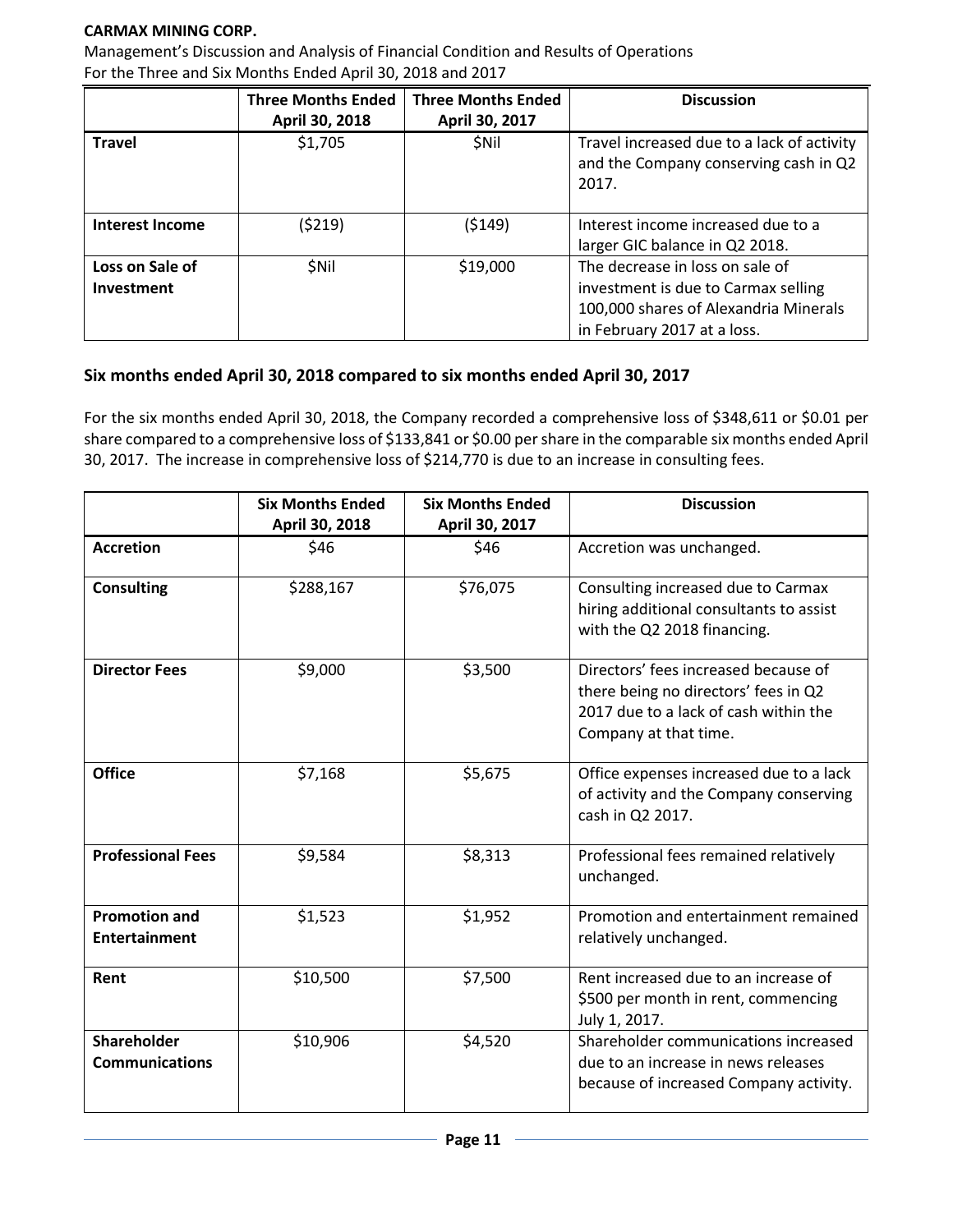## **CARMAX MINING CORP.**

Management's Discussion and Analysis of Financial Condition and Results of Operations For the Three and Six Months Ended April 30, 2018 and 2017

|                                                     | <b>Six Months Ended</b><br>April 30, 2018 | <b>Six Months Ended</b><br>April 30, 2017 | <b>Discussion</b>                                                                                                                              |
|-----------------------------------------------------|-------------------------------------------|-------------------------------------------|------------------------------------------------------------------------------------------------------------------------------------------------|
| <b>Transfer Agent and</b><br><b>Regulatory Fees</b> | \$10,614                                  | \$6,979                                   | Transfer agent and regulatory fees<br>increased due to additional filings<br>because of increased Company activity.                            |
| <b>Travel</b>                                       | \$1,705                                   | \$1,246                                   | Travel increased due to increased<br>Company activity.                                                                                         |
| Interest Income                                     | (\$602)                                   | (5965)                                    | Interest income decreased due to a<br>larger GIC balance during the six<br>months ended April 30, 2017.                                        |
| Loss on Sale of<br><b>Investment</b>                | \$Nil                                     | \$19,000                                  | The decrease in loss on sale of<br>investment is due to Carmax selling<br>100,000 shares of Alexandria Minerals<br>in February 2017 at a loss. |

## **9. LIQUIDITY AND CAPITAL RESOURCES**

## **Liquidity**

As an exploration company, Carmax has no regular cash in-flow from operations, and the level of operations is principally a function of availability of capital resources. To date, the principal source of funding has been equity financing.

As at April 30, 2018, the Company had a cash balance of \$786,757 (October 31, 2017 - \$72,048). For the foreseeable future, the Company will continue to seek capital through the issuance of equity, strategic alliances or joint ventures, and debt.

Major expenditures are required to establish mineral reserves, to develop metallurgical processes and to construct mining and processing facilities at a particular site. The recoverability of valuations assigned to exploration and development mineral properties are dependent upon the discovery of economically recoverable reserves, the ability to obtain necessary financing to complete exploration, development and future profitable production or proceeds from disposition of mineral assets.

Management reviews the carrying value of the Company's interest in each property and where necessary, exploration and evaluation mineral properties are written down to their estimated recoverable amount or written off.

Although management has made its best estimate of these factors, it is reasonably possible that certain events could adversely affect management's estimates of recoverable amounts and the need for, as well as the amount of, provision for impairment in the carrying value of exploration properties and related assets.

Many factors influence the Company's ability to raise funds, and there is no assurance that the Company will be successful in obtaining adequate financing and at favorable terms for these or other purposes including general working capital purposes. Carmax's audited annual financial statements have been prepared on a going concern basis, which contemplates the realization of assets and settlement of liabilities in the normal course of business for the foreseeable future. Realization values may be substantially different from carrying values, as shown, and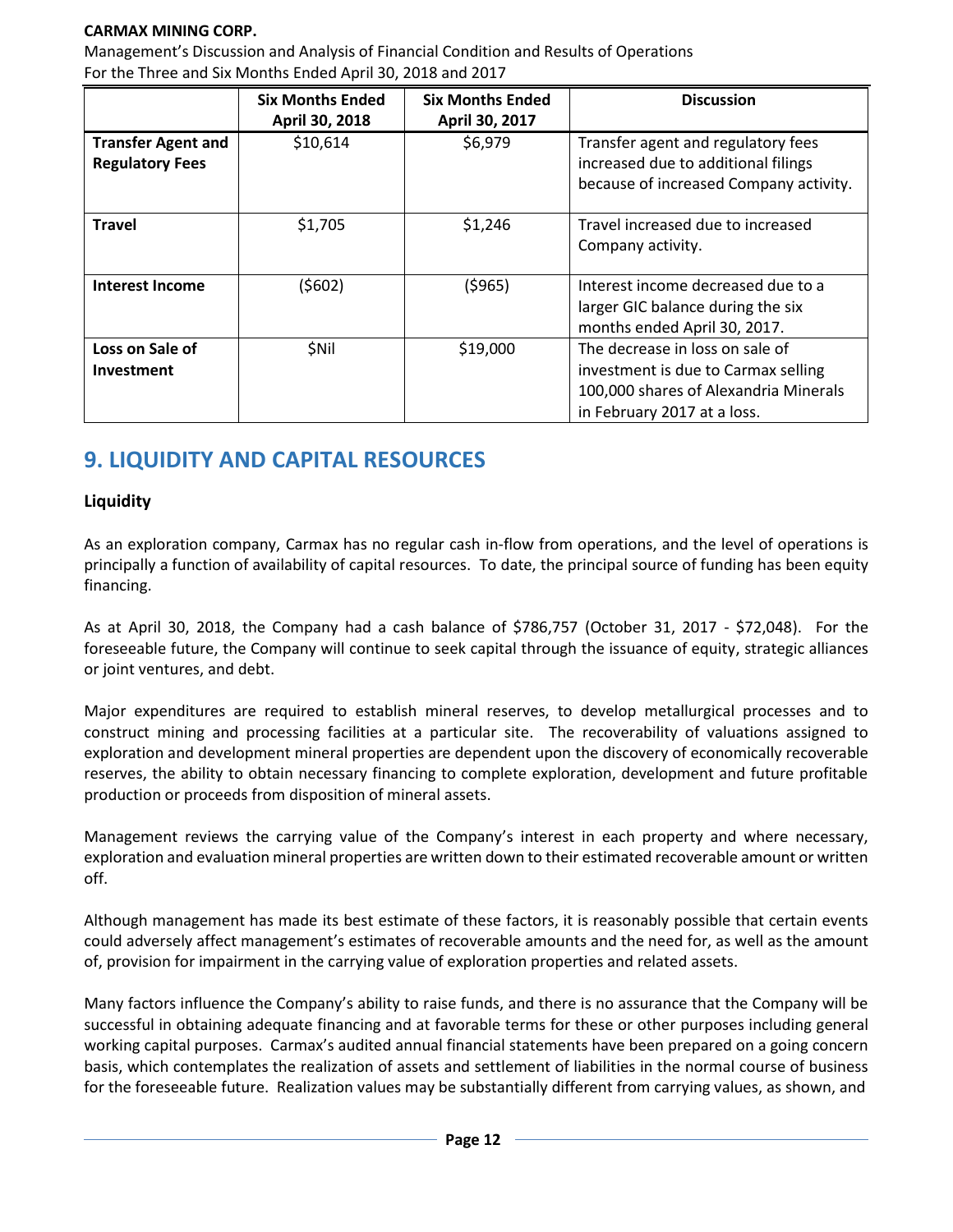these financial statements do not give effect to the adjustment that would be necessary to the carrying values and classifications of assets and liabilities should Carmax be unable to continue as a going concern.

## **Working Capital**

As at April 30, 2018, Carmax had a working capital of \$776,493 (October 31, 2017 – (\$68,073)). The working capital increased in April 30, 2018 compared to October 31, 2017 because of the March 29, 2018 private placement, offset by an increase in consulting fees. The Company manages its working capital by tightly controlling its operational and property spending. Due to the planned exploration of the Eaglehead project in fiscal 2018, Carmax intends to continue to incur expenditures without revenues, and accumulate operating losses. Therefore, the Company's continuance as a going concern is solely dependent upon its ability to obtain adequate financing necessary to fund future exploration and development. It is not possible to predict whether future financing efforts will be successful or whether financing on favorable terms will be available.

Carmax has no long-term debt and no long-term liabilities, other than its decommissioning provision of \$36,169 (October 31, 2017 - \$36,123. The Company has no capital lease obligations, operating or any other long-term obligations, other than its monthly office rent of \$1,750.

## **Cash Flow Highlights**

|                                            | <b>Six Months Ended</b> | <b>Six Months Ended</b> |
|--------------------------------------------|-------------------------|-------------------------|
|                                            | April 30, 2018          | April 30, 2017          |
| Cash Used in Operating Activities          | (369,229)               | (92,660)                |
| Cash Used in Investing Activities          | (185, 896)              | (61, 865)               |
| Cash Provided by Financing Activities      | 1,269,834               | 25,000                  |
| Increase (Decrease) in Cash for the Period | 714,709                 | (129, 525)              |
| Cash, Beginning of Year                    | 72,048                  | 130,730                 |
| <b>Cash, End of Period</b>                 | 786,757                 | 1,205                   |

## **Capital Risk Management**

Carmax Mining's capital structure consists of common shares, stock options and warrants. The Company manages its capital structure and adjusts it, based on available funds, to support the acquisition and exploration of mineral properties. The Board does not establish quantitative returns on capital criteria for management.

The properties in which Carmax currently has an interest are in the exploration stage. As such, the Company is dependent on external financing to fund its activities. To carry out and pay for planned exploration and development, along with operating administrative costs, the Company will fund such costs out of anticipated future working capital predicated upon additional amounts being raised.

Management reviews its capital management approach on an ongoing basis and believes that this approach, given the relative size of the Company, is reasonable. There were no changes in the Company's approach to capital management during the six months ended April 30, 2018. The Company's invests its surplus cash in highly liquid short-term interest-bearing investments with maturities of six months or less from the original date of acquisition, all held with major Canadian financial institutions.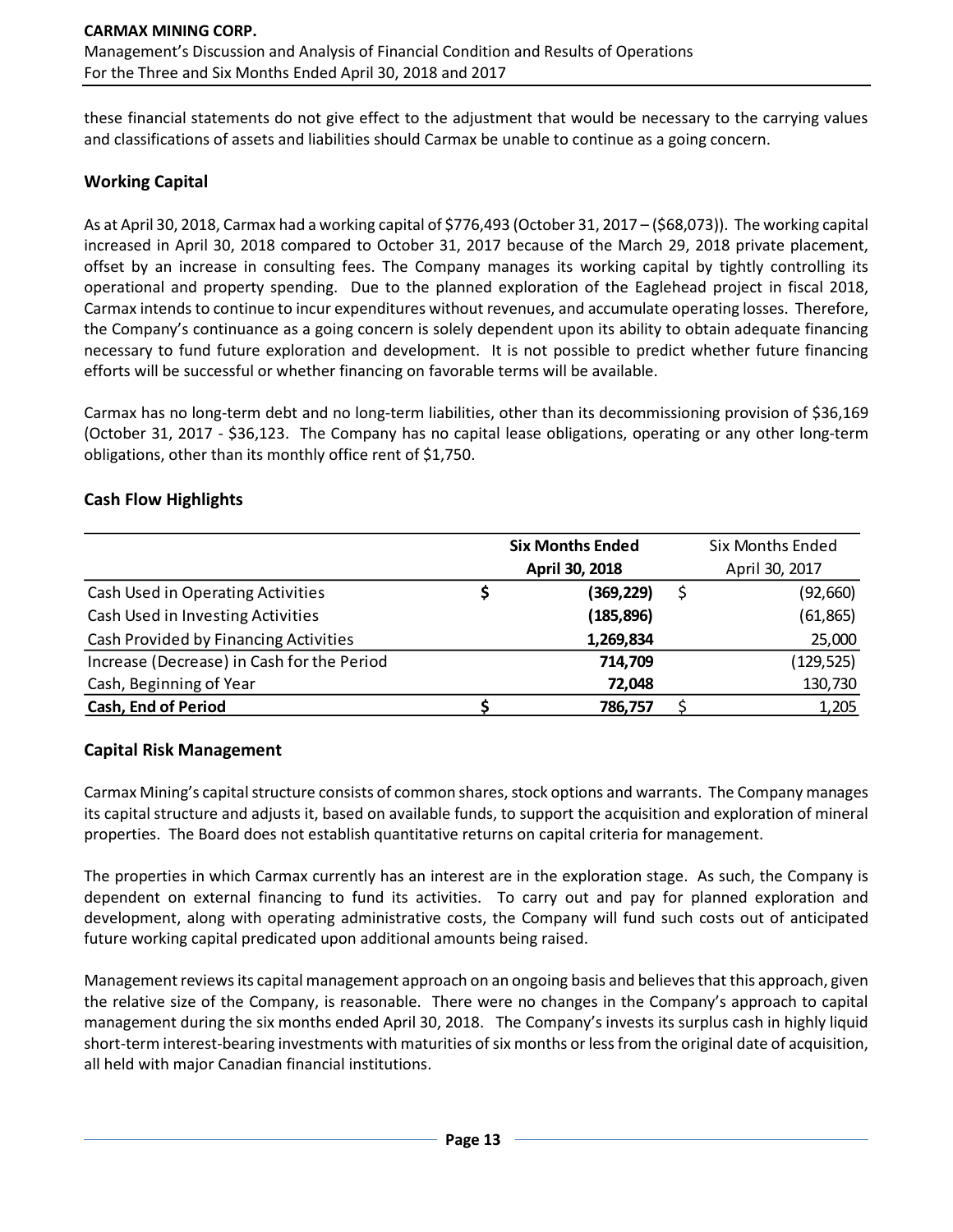## **10. TRANSACTIONS WITH RELATED PARTIES**

Key management personnel are the persons responsible for the planning, directing and controlling of the Company's activities, and include executive directors, as well as entities controlled by such persons.

At April 30, 2018, included in accounts payable and accrued liabilities is \$800 (October 31, 2017 – \$400) owing to a company controlled by a director, \$18,000 (October 31, 2017 - \$15,000) owing to a director of the Company and \$79,247 (October 31, 2017 - \$72,108) owing to Copper Fox.

For the six month period ended April 30, 2018, \$Nil (April 30, 2017 - \$2,500) was paid in rent to a company controlled by an officer of Carmax. In addition, \$Nil (October 31, 2017 - \$12,000) was paid and capitalized to Eaglehead for services rendered by a company which is controlled by a director. These amounts payable are noninterest bearing, unsecured and have no specific terms of repayment.

As at April 30, 2018 and October 31, 2017, coupled with the six months ended April 30, 2018 and 2017, the Company incurred the following capitalizations and expenditures for key management personnel and the companies that are directly controlled by them.

|                                   | As at April 30, 2018 |                         | As at October 31, 2017 |                  |
|-----------------------------------|----------------------|-------------------------|------------------------|------------------|
| <b>Balance Sheet Items:</b>       |                      |                         |                        |                  |
| Exploration and evaluation assets |                      |                         |                        | 12,000           |
| <b>Total</b>                      |                      |                         |                        | 12.000           |
|                                   |                      |                         |                        |                  |
|                                   |                      | <b>Six Months Ended</b> |                        | Six Months Ended |
|                                   |                      |                         |                        |                  |

| Six Months Ended |
|------------------|
| April 30, 2017   |
|                  |
| 65,000           |
| 3,500            |
| 2,500            |
| 71,000           |
|                  |

## **Promissory Note**

On October 28, 2015 Carmax entered into a promissory note loan (the **"Loan"**) with Copper Fox, whereas Copper Fox agreed to lend Carmax up to \$400,000, in minimum increments of \$50,000, for working capital purposes, as needed. Carmax shall pay interest on the principle, from the disbursement date to the due date, November 30, 2019, at a rate of 1% per annum, compounded annually.

At any time during the term of the Loan, Copper Fox, at its sole discretion, can convert a portion or the entire loan outstanding, including unpaid interest, into free trading shares of Carmax at a price equal to the greater of \$0.10 or the trading price, subject to the prior approval of the exchange.

For accounting purposes, the promissory note is considered a liability since the conversion feature is not "fixed for fixed" and is therefore considered an embedded derivative. However, the embedded derivative liability has no value as the conversion price is set at the market price on the date of the conversion. Therefore, the full value of the promissory note is classified as a liability.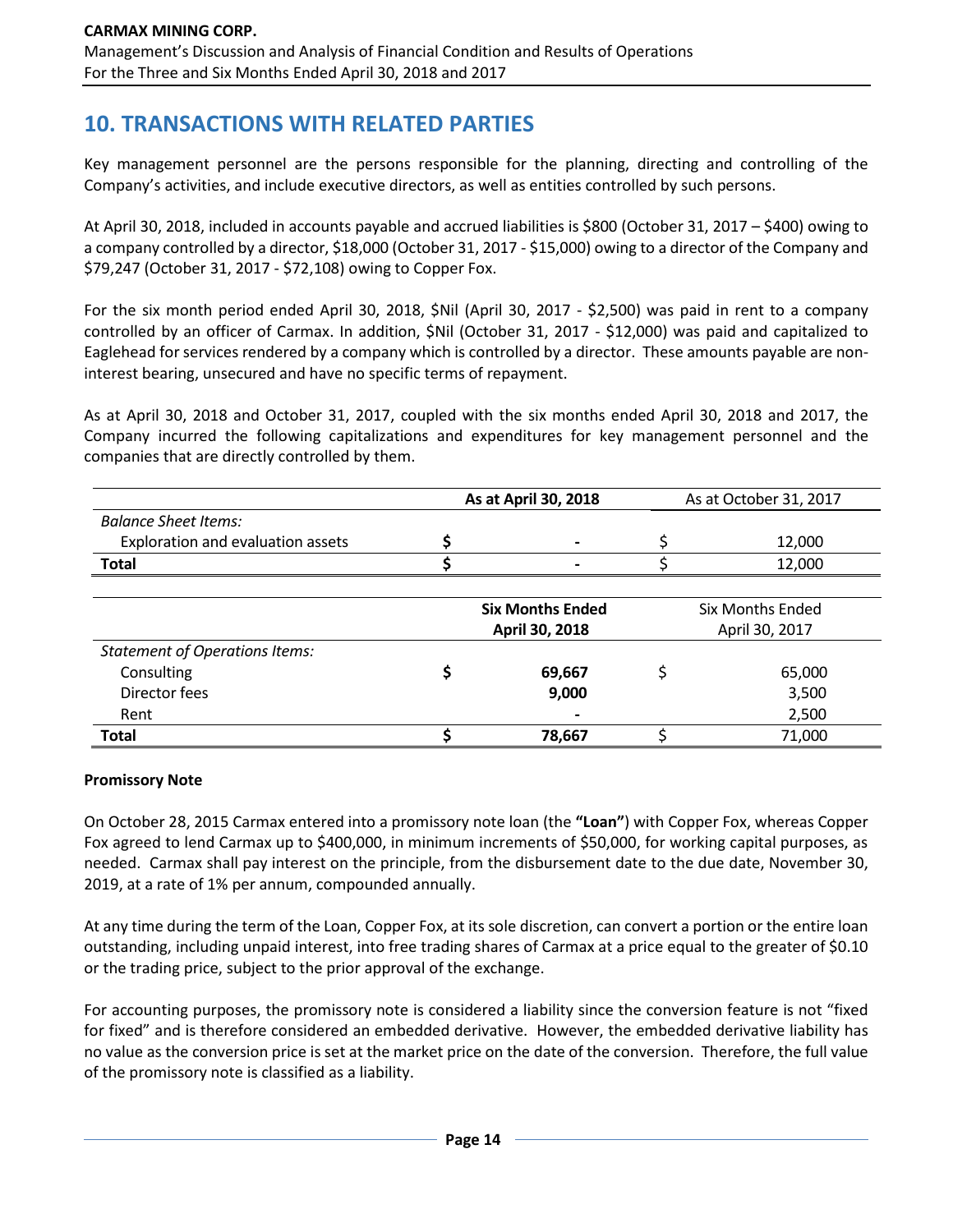On April 2, 2018, Carmax repaid the promissory note outstanding and accrued interest in full to Copper Fox.

#### **Loan Payable**

During the year ended October 31, 2017, the Company received a \$25,000 working capital loan from Copper Fox.

On April 2, 2018, Carmax repaid the loan payable outstanding in full to Copper Fox.

## **11. FINANCIAL INSTRUMENTS AND RELATED RISKS**

The Board, through the Audit Committee, is responsible for identifying the principal risks facing the Company and ensuring that risk management systems are implemented. The Company manages its exposure to financial risks, including credit risk, liquidity risk, interest rate risk, foreign exchange rate risk and commodity price risk in accordance with its risk management framework. The Board periodically reviews the Company's policies.

The following table sets forth the Company's financial assets and liabilities that are measured at fair value on a recurring basis by level within the fair value hierarchy. As at April 30, 2018, those financial assets and liabilities are classified in their entirety based on the level of input that is significant to the fair value measurement.

The Company's financial assets, measured at fair value, are categorized as follows:

|                          |       | As at April 30, 2018 |               |  | As at October 31, 2017 |          |  |            |
|--------------------------|-------|----------------------|---------------|--|------------------------|----------|--|------------|
|                          | Input |                      | Carrying      |  | <b>Estimated</b>       | Carrying |  | Estimated  |
|                          | Level |                      | <b>Amount</b> |  | <b>Fair value</b>      | Amount   |  | Fair Value |
|                          |       |                      |               |  |                        |          |  |            |
| <b>Financial Assets:</b> |       |                      |               |  |                        |          |  |            |
| Cash                     | 1     |                      | 786.757       |  | 786,757                | 72.048   |  | 72,048     |
| Total                    |       |                      | 786,757       |  | 786,757                | 72,048   |  | 72,048     |

## **Fair Value**

The estimated fair value of cash, established by IFRS 7, is the estimated and respective carrying value.

The Company utilizes a fair value hierarchy that prioritizes the inputs to valuation techniques used to measure fair value as follows:

*Level 1* - Unadjusted quoted prices at the measurement date for identical assets or liabilities in active markets;

*Level 2* - Inputs other than quoted prices that are observable for the asset or liability either directly (i.e., as prices) or indirectly (i.e., derived from prices); and

*Level 3* - Significant unobservable (no market data available) inputs which are supported by little or no market activity.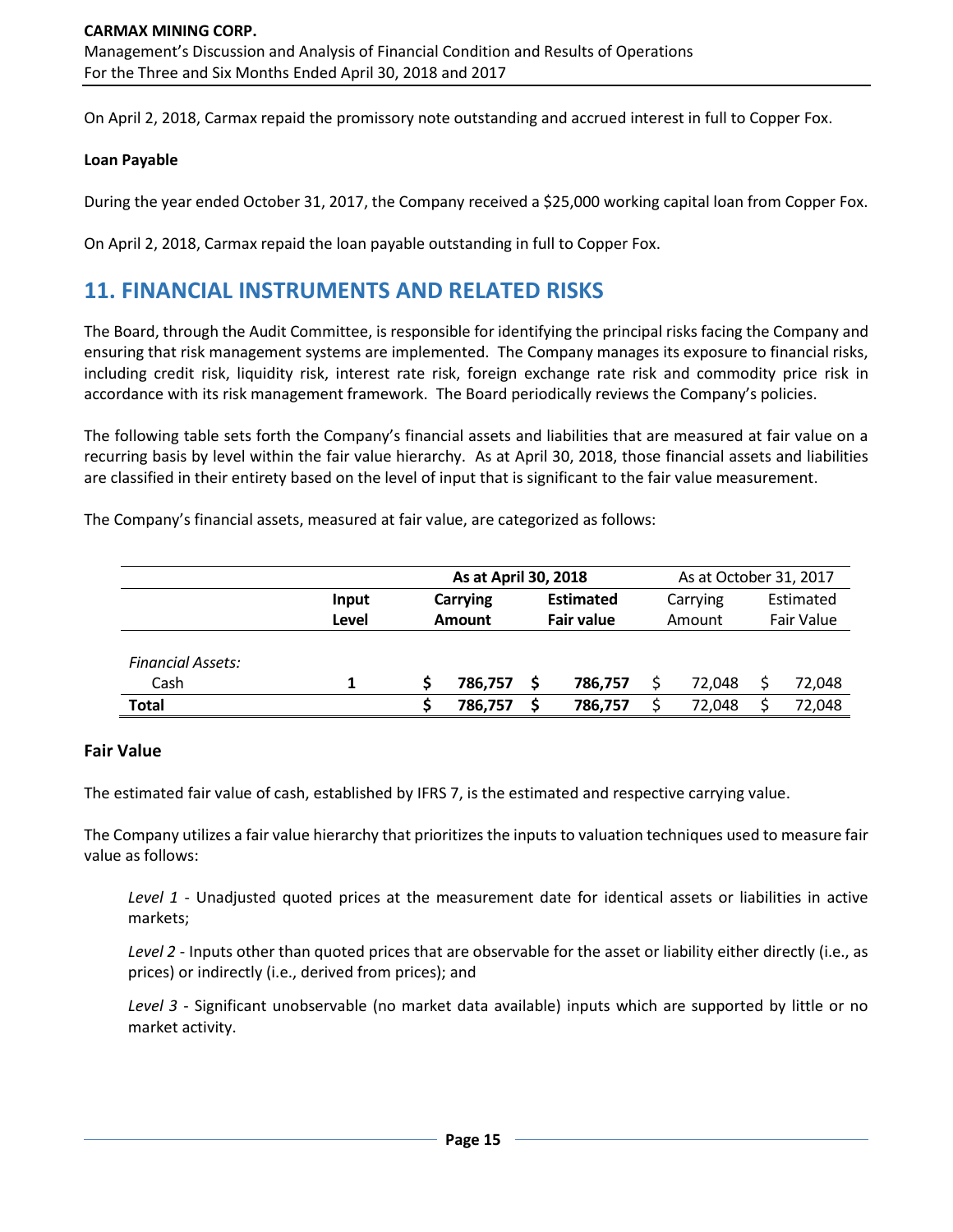## **Risk Management**

Risk management is carried out by the Company's management team with guidance from the Board of Directors. The Company's risk exposures and their impact on the Company's financial instruments are summarized below:

## **a) Credit Risk**

The Company does not currently generate any revenues from sales to customers nor does it hold derivative type instruments that would require a counterparty to fulfill a contractual obligation. The Company does not have any asset-backed commercial instruments. Financial instruments that potentially subject the Company to concentrations of credit risks consist principally of cash and short-term investments. To minimize the credit risk the Company places cash with the high credit quality financial institutions. The Company considers its exposure to credit risk to be insignificant.

## **b) Liquidity Risk**

Liquidity risk is the risk that the Company cannot meet its financial obligations. The Company manages liquidity risk and requirements by maintaining sufficient cash balances and or through additional financings to ensure that there is sufficient capital in order to meet short term obligations. As at April 30, 2018, the Company had cash aggregating \$786,757 (October 31, 2017 - \$72,048) and current financial liabilities of \$16,962 (October 31, 2017 - \$143,851) which have contractual maturities of 30 days or less. The Company will require additional sources of equity, joint venture partnership or debt financing to fund ongoing operations and the exploration and development of its mineral properties.

In the event that the Company is not able to obtain adequate additional funding to continue as a going concern, material adjustments would be required to both the carrying value and classification of assets and liabilities on the statement of financial position. It is not possible to predict, due to many external factors including commodity prices and equity market conditions, as to whether future financing will be successful or available at all.

## **c) Market Risk**

## *i) Interest Rate Risk*

The Company manages its interest rate risk by obtaining commercial deposit interest rates available in the market by the major Canadian financial institutions on its cash and investments.

## *ii) Foreign Exchange Risk*

The Company's functional currency and the reporting currency is the Canadian dollar. Periodically the Company incurs charges on its operations for settlement in currencies other than its functional currency and any gain or loss arising on such transactions is recorded in operations for the year.

The Company does not participate in any hedging activities to mitigate any gains or losses which may arise because of exchange rate changes.

As at April 30, 2018, the Company held no financial assets or liabilities which were denominated in currencies other than the Canadian dollar.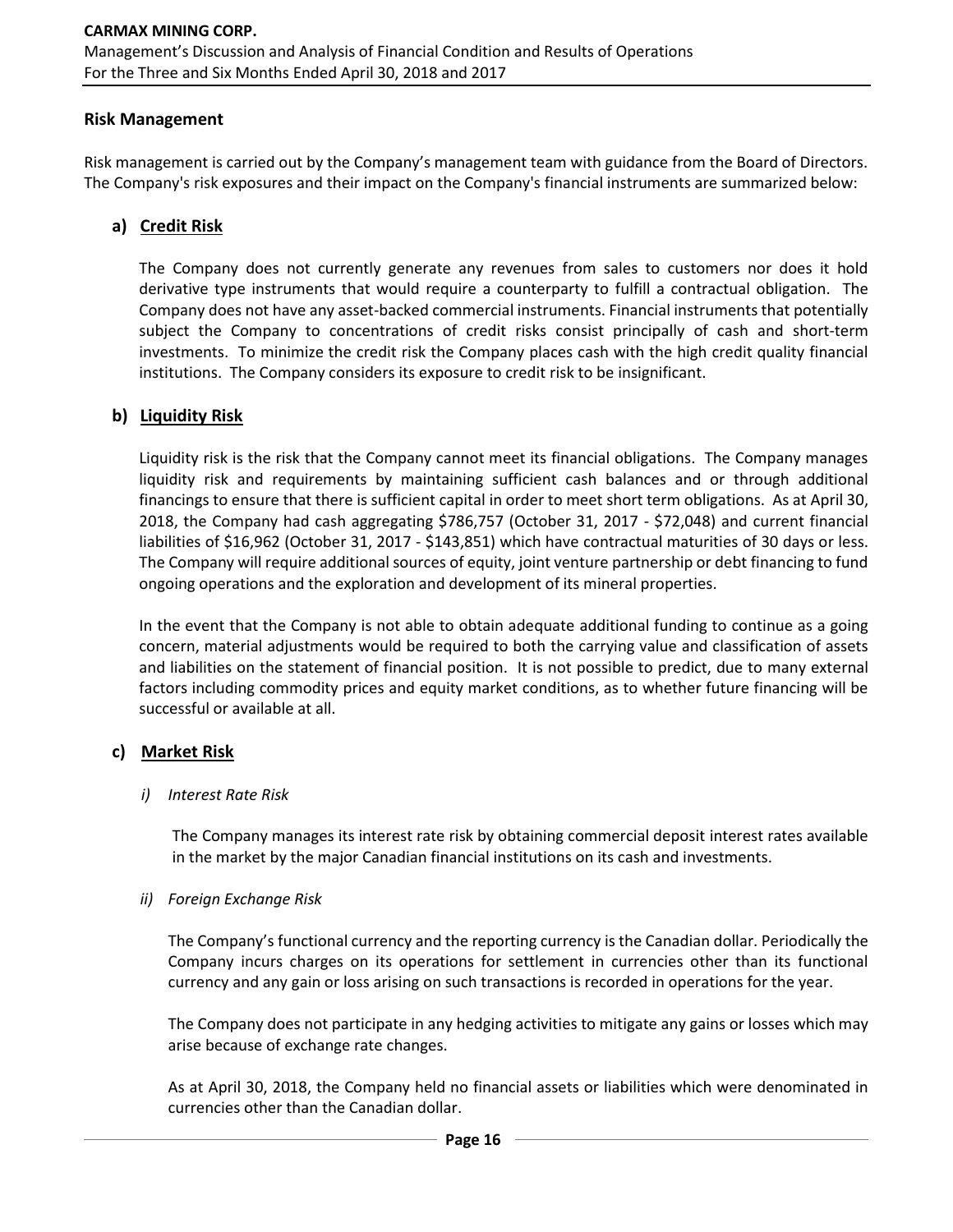*iii) Commodity Price Risk*

The Company is exposed to price risk with respect to commodity and equity prices. Equity price risk is defined as the potential adverse impact on the Company's earnings due to movements in individual equity prices or general movements in the level of the stock market. Commodity price risk is defined as the potential adverse impact on earnings and economic value due to commodity price movements and volatilities. To mitigate price risk, the Company closely monitors commodity prices of precious metals, individual equity movements, and the stock market to determine the appropriate course of action to be taken by the Company.

## **12. RISKS AND UNCERTAINTIES**

A discussion of the risks and uncertainties that Carmax faces can be found in the Company's audited annual financial statements for the year ended October 31, 2017 (available under Carmax Mining's SEDAR profile at [www.sedar.com\)](http://www.sedar.com/). Furthermore, additional risks and uncertainties not presently known to the Company or that the Company currently considers immaterial may also impair its business operations in the future.

## **13. PROPOSED TRANSACTIONS**

Carmax does not currently have any proposed transactions; however, the Company from time to time does review potential property acquisitions and divestitures, in addition to conducting further exploration work on its property. The Company releases appropriate public disclosure as it conducts exploration work on its existing property and if the Company makes an acquisition or divestiture.

## **14. DISCLOSURE OF OUTSTANDING SHARE DATA**

## **Common Shares**

*a) Authorized*

An unlimited number of common shares without par value.

*b) Issued and Outstanding*

During the six month period ended April 30, 2018, the Company incurred the following share issuance:

• On March 29, 2018, the Company issued 18,750,000 units at \$0.08 per unit, pursuant to a private placement, for gross proceeds of \$1,500,000. Each unit consists of one common share and one share purchase warrant. Each share purchase warrant is exercisable into one common share at \$0.12 until March 29, 2020.

The warrants will have an early acceleration provision wherein the warrants will become callable on 21 days' notice in the event the Company's shares trade at a price of \$0.25 per share or greater for a 30-day trading period after the four month hold period expires.

Finders' fees of \$48,048, filing fees of \$7,500 and legal fees of \$47,608 were paid with respect to this financing.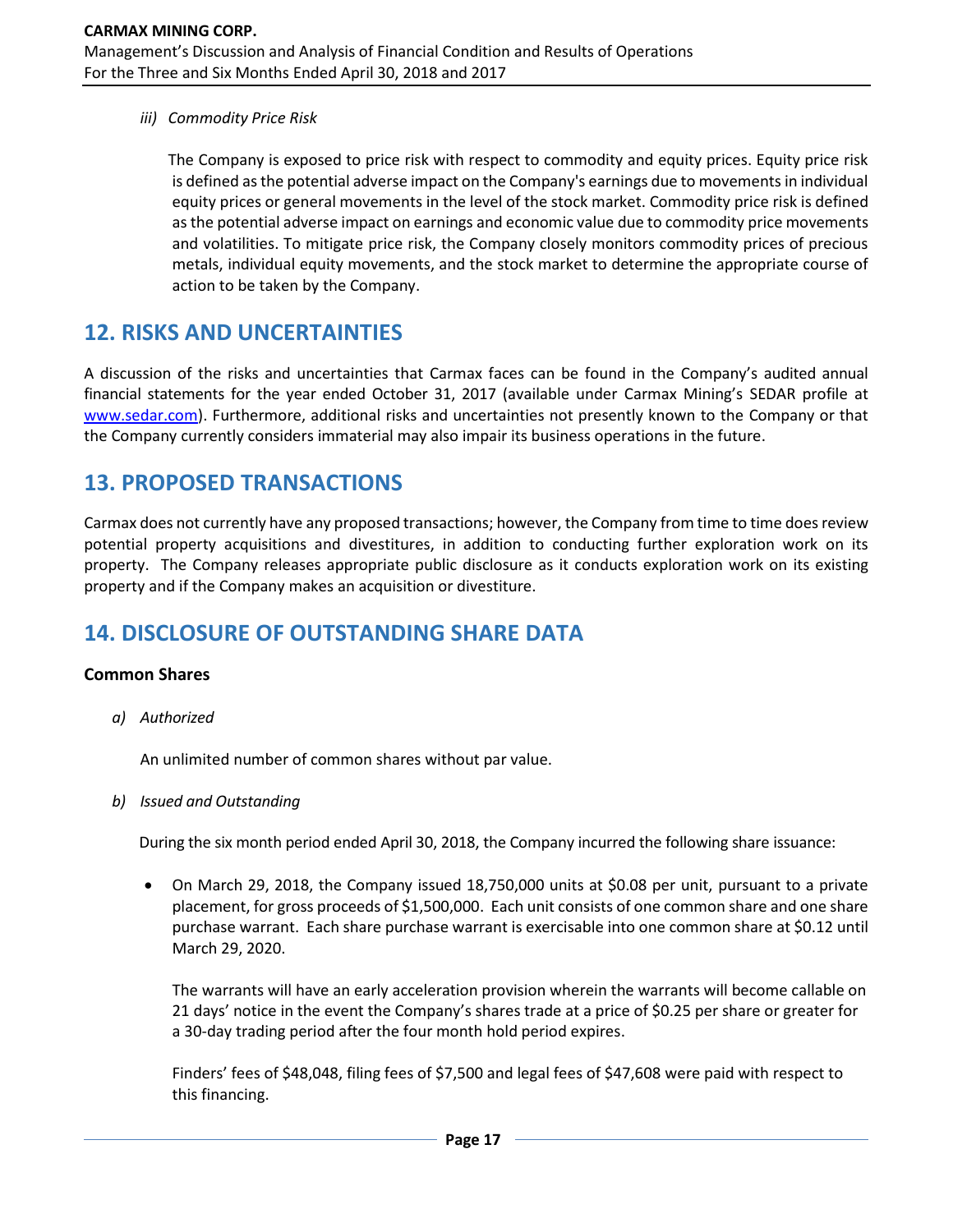During the year ended October 31, 2017, the Company incurred the following share issuance:

• On August 28, 2017, the Company issued 4,250,000 post-consolidation units at \$0.06 per unit, pursuant to a private placement, for gross proceeds of \$255,000. Each unit consists of one common share and one callable share purchase warrant. Each share purchase warrant is exercisable into one common share at \$0.10 until February 28, 2019.

Finders' fees of \$800, filing fees of \$1,275 and legal fees of \$8,781 were paid with respect to this financing.

• On November 17, 2017, the Company consolidated its share capital on the basis of one post consolidated common share for every two pre-consolidated common shares. All common share and per common share amounts, including options and warrants, in these financial statements have been adjusted to give retroactive effect to the share consolidation.

#### *c) Warrants*

A summary of changes in share purchase warrants as of the date of this MD&A and the year ended October 31, 2017 is as follows:

|                                   | As at           |              |                          | Year Ended  |                  |          |  |  |
|-----------------------------------|-----------------|--------------|--------------------------|-------------|------------------|----------|--|--|
|                                   | June 26, 2018   |              |                          |             | October 31, 2017 |          |  |  |
|                                   |                 | Weighted     |                          |             |                  | Weighted |  |  |
|                                   | Number of       | Average      |                          | Number of   |                  | Average  |  |  |
|                                   | <b>Warrants</b> | Exercise     |                          | Warrants    |                  | Exercise |  |  |
|                                   | Outstanding     | <b>Price</b> |                          | Outstanding | Price            |          |  |  |
|                                   |                 |              |                          |             |                  |          |  |  |
| <b>Balance, Beginning of Year</b> | 4,250,000       | \$           | 0.100                    | 8,090,225   | \$               | 0.166    |  |  |
| Expired                           |                 |              | $\overline{\phantom{a}}$ | (8,090,225) |                  | (0.166)  |  |  |
| <b>Issued</b>                     | 18,750,000      |              | 0.120                    | 4,250,000   |                  | 0.100    |  |  |
| <b>Balance, End of Period</b>     | 23,000,000      | \$           | 0.116                    | 4,250,000   | Ś                | 0.100    |  |  |

As at June 26, 2018 share purchase warrants outstanding and exercisable are as follows:

| Number of<br><b>Warrants</b><br><b>Outstanding</b> | Warrant<br><b>Exercise</b><br><b>Price</b> | <b>Warrants</b><br><b>Exercisable as of</b><br>April 30, 2018 | Warrant<br><b>Expiry</b><br><b>Date</b> |  |  |
|----------------------------------------------------|--------------------------------------------|---------------------------------------------------------------|-----------------------------------------|--|--|
| 4,250,000                                          | 0.100                                      | 4,250,000                                                     | February 28, 2019                       |  |  |
| 18,750,000                                         | 0.120                                      | $\overline{\phantom{0}}$                                      | March 29, 2020                          |  |  |
| 23,000,000                                         | 0.116                                      | 4,250,000                                                     |                                         |  |  |

As at April 30, 2018, the weighted average remaining contractual life of the share purchase warrants was 1.715 years (October 31, 2017 – 1.33 years) and the weighted average exercise price was \$0.116 (October 31, 2017 - \$0.100).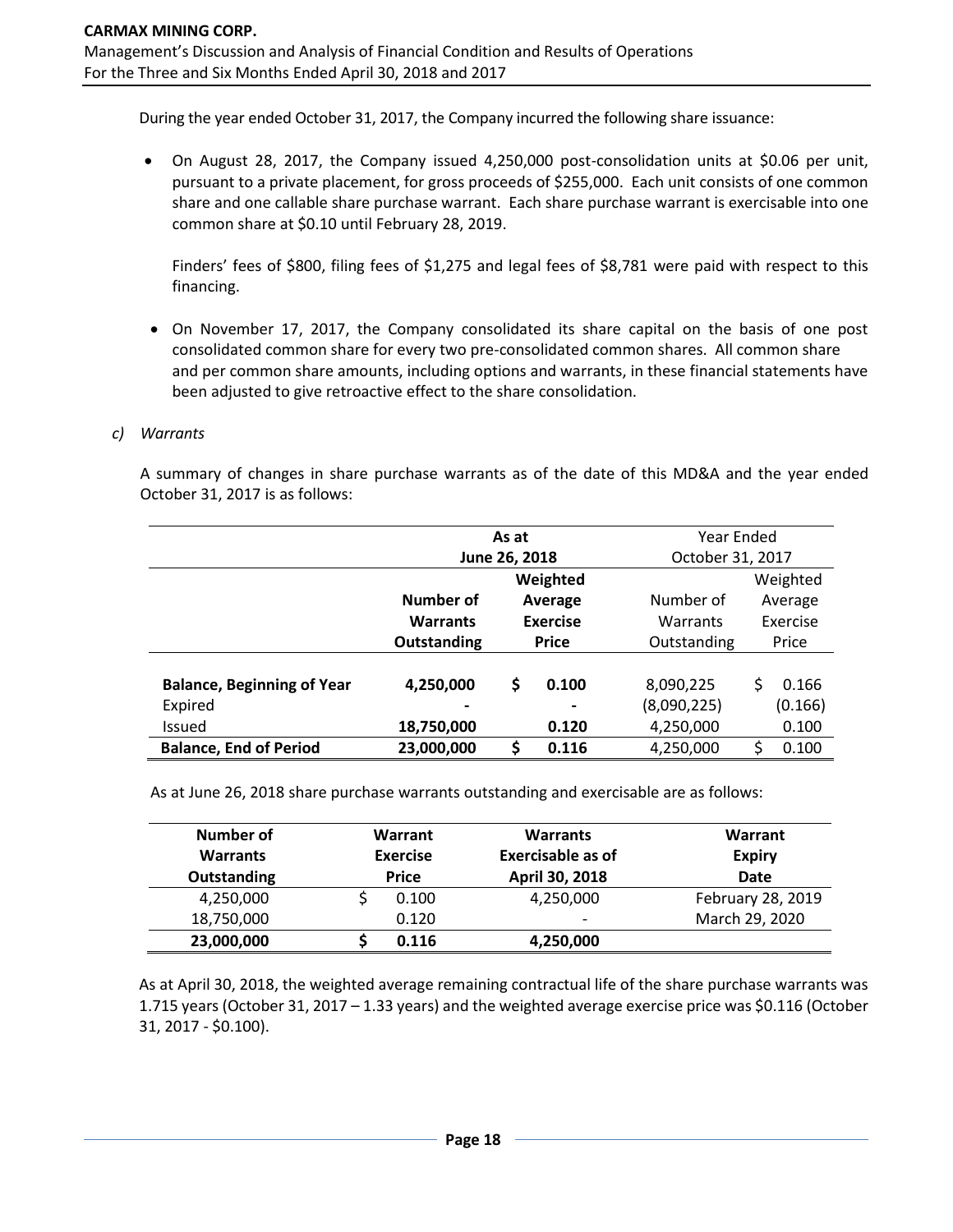*d) Stock Options*

| Amount of     | <b>Price Per</b> |              | Amount             | <b>Expiry</b>    |  |  |
|---------------|------------------|--------------|--------------------|------------------|--|--|
| <b>Shares</b> |                  | <b>Share</b> | <b>Exercisable</b> | <b>Date</b>      |  |  |
| 1,725,000     |                  | 0.14         | 1,725,000          | July 9, 2019     |  |  |
| 450,000       |                  | 0.10         | 450,000            | April 29, 2020   |  |  |
| 175,000       |                  | 0.10         | 175,000            | October 16, 2020 |  |  |
| 2,350,000     |                  | 0.13         | 2,350,000          |                  |  |  |

As at the date of this MD&A, options outstanding for the purchase of common shares are as follows:

## **15. OFF-BALANCE SHEET ARRANGEMENTS**

During the six months ended April 30, 2018, the Company was not party to any off-balance-sheet arrangements that have, or are reasonably likely to have, a current or future effect on the results of operations, financial condition, revenues or expenses, liquidity, capital expenditures or capital resources of the Company.

## **16. CHANGES IN ACCOUNTING STANDARDS**

There were no changes in the Company's accounting policies during the six months ended April 30, 2018. New and revised accounting standards and interpretations issued but not yet adopted are described in Note 2, "*Basis of Presentation*", of the audited financial statements for the year ended October 31, 2017.

# **17. CRITICAL ACCOUNTING ESTIMATES**

The preparation of these financial statements in conformity with IFRS requires management to make judgements, estimates and assumptions which affect the reported amounts of assets and liabilities and the disclosure of contingent assets and liabilities at the date of the financial statements and revenues and expenses for the periods reported. The Company bases its estimates and assumptions on current and various other factors that it believes to be reasonable under the circumstances. Management believes the estimates are reasonable; however, actual results could differ from those estimates and could impact future results of operations and cash flows.

The areas which require management to make significant estimates and assumptions in determining carrying values include, but are not limited to:

## **Exploration and Evaluation Expenditures**

The application of the Company's accounting policy for exploration and evaluation expenditure requires judgment in determining whether it is likely that future economic benefits will flow to the Company, which may be based on assumptions about future events or circumstances. Estimates and assumptions made may change if new information becomes available. If, after expenditure is capitalized, information becomes available suggesting that the recovery of expenditure is unlikely, the amount capitalized is impaired in the Statement of Operations and Comprehensive Loss during the period the new information becomes available.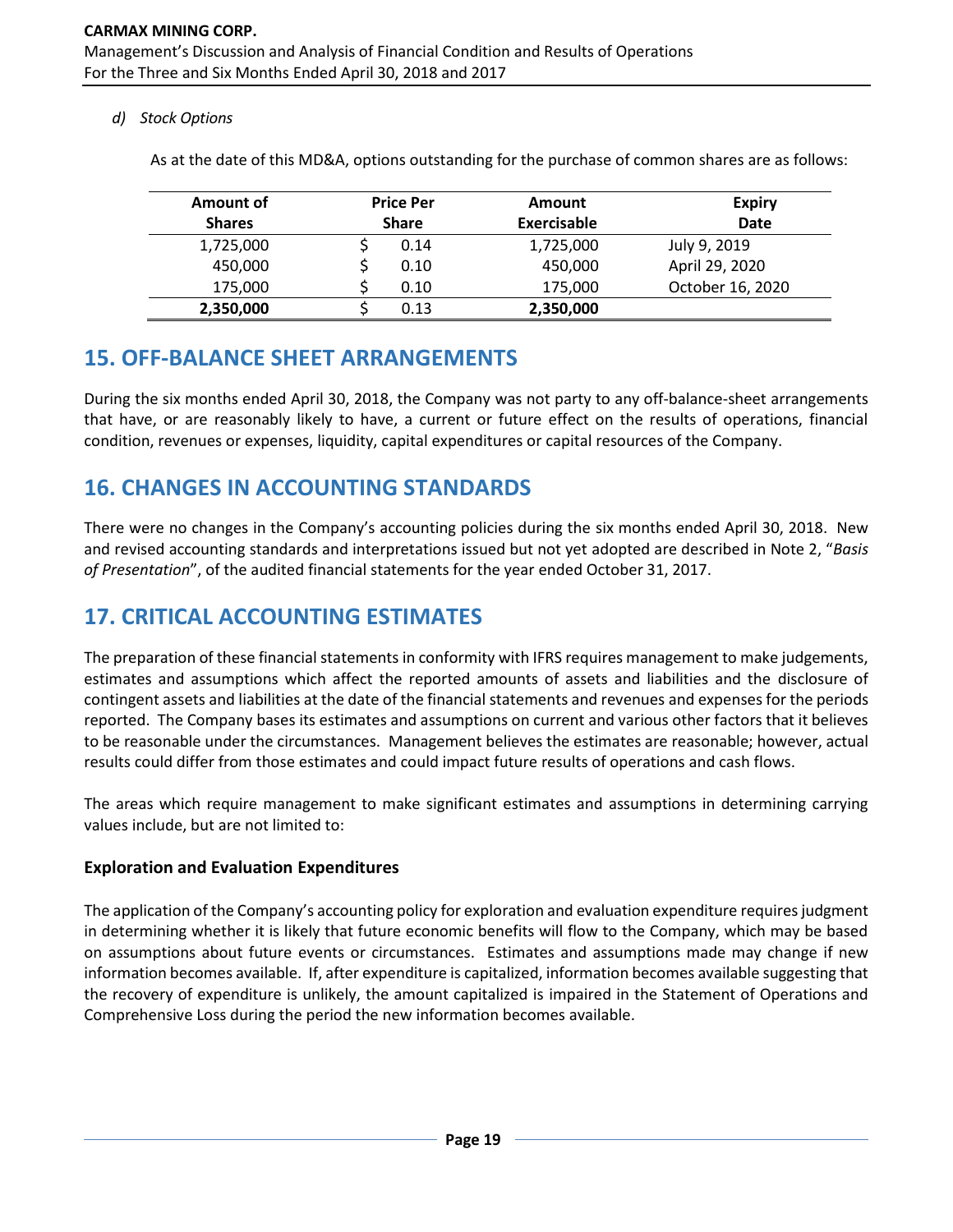## **Depreciation**

Significant judgment is involved in the determination of useful life and residual values for the computation of depreciation and no assurance can be given that actual useful lives and residual values will not differ significantly from current assumptions.

## **Impairment**

The carrying value of property and equipment is reviewed each reporting period to determine whether there is any indication of impairment. If the carrying amount of an asset exceeds its recoverable amount, the asset is impaired, and an impairment loss is recognized in the statement of operations and comprehensive loss. The assessment of fair values, including those of the cash generating units (the smallest identifiable group of assets that generates cash inflows that are largely independent of the cash inflow from other assets or groups of assets) ("**CGUs**") for purposes of testing goodwill, require the use of estimates and assumptions for recoverable production, long-term commodity prices, discount rates, foreign exchange rates, future capital requirements and operating performance. Changes in any of the assumptions or estimates used in determining the fair value of goodwill or other assets could impact the impairment analysis.

## **Site Closure and Decommissioning Provisions**

The Company assesses its mineral property's decommissioning provision at each reporting date or when new material information becomes available. Exploration, development and mining activities are subject to various laws and regulations governing the protection of the environment. In general, these laws and regulations are continually changing, and the Company has made, and intends to make in the future, expenditures to comply with such laws and regulations. Accounting for decommissioning obligations requires management to make estimates of the future costs that the Company will incur to complete the reclamation work required to comply with existing laws and regulations at each location. Actual costs incurred may differ from those amounts estimated.

Also, future changes to environmental laws and regulations could increase the extent of reclamation and remediation work required to be performed by the Company. Increases in future costs could materially impact the amounts charged to operations for reclamation and remediation. The provision represents management's best estimate of the present value of the future decommissioning obligation. The actual future expenditures may differ from the amounts currently provided.

## **Title to Mineral Properties**

Although the Company has taken steps to verify title to mineral properties in which it has an interest, these procedures do not guarantee the Company's title. Such properties may be subject to prior agreements or transfers and title may be affected by undetected defects.

## **Contingencies**

The assessment of contingencies involves the exercise of significant judgment and estimates of the outcome of future events. In assessing loss contingencies related to legal proceedings that are pending against the Company and that may result in regulatory or government actions that may negatively impact the Company's business or operations, the Company and its legal counsel evaluate the perceived merits of the legal proceeding or unasserted claim or action as well as the perceived merits of the nature and amount of relief sought or expected to be sought, when determining the amount, if any, to disclose as a contingent liability or when assessing the impact